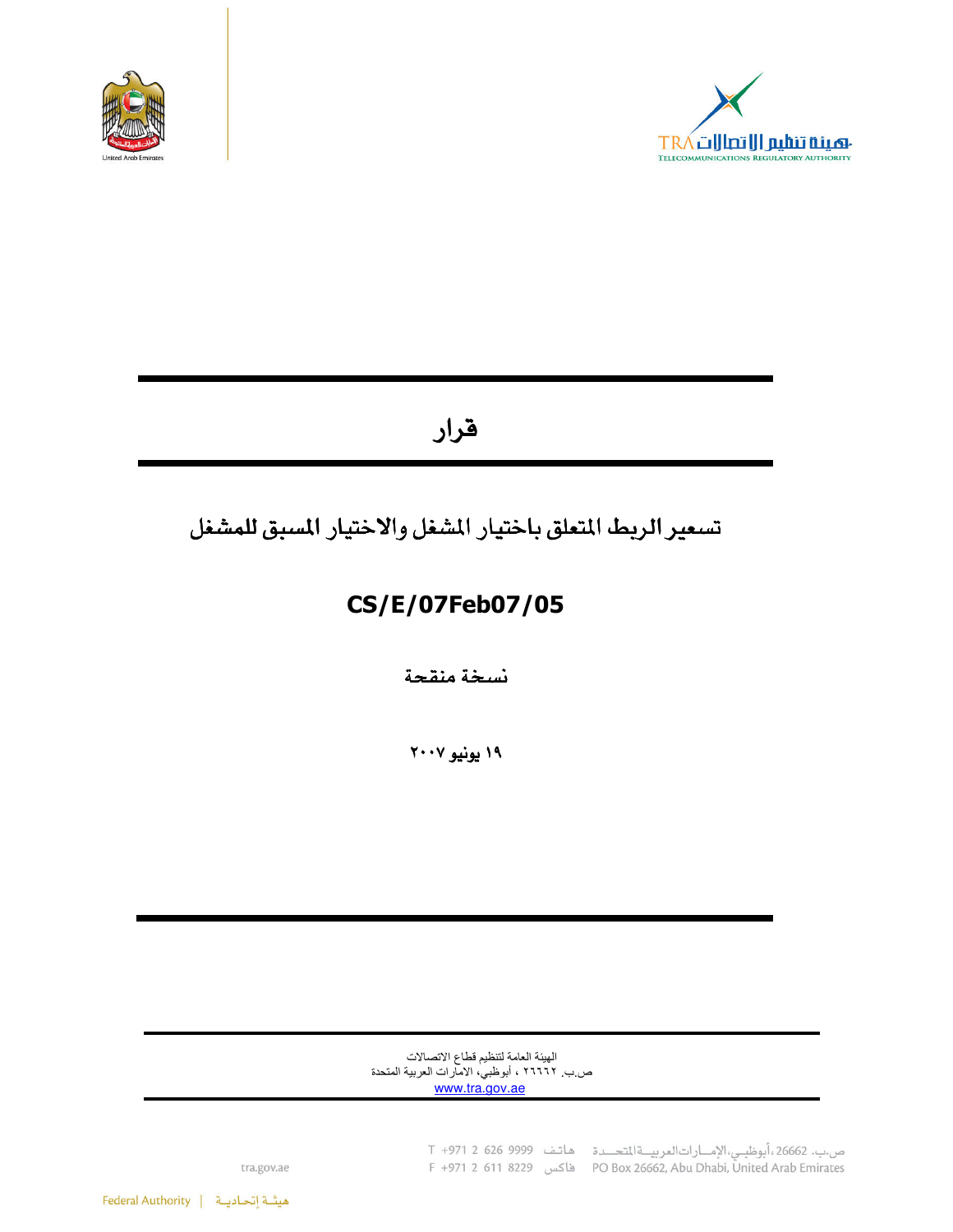



# قرار صادر عن

## الهيئة العامة لتنظيم فطاع الاتصالات بدولة الإمارات العربية المتحدة

بشأن نزاع ربط فيما يتعلق بمسألة

تسعير الربط المتعلق باختيار المشغل والاختيار المسبق للمشغل

# CS/E/07Feb07/05

بين الطرف المدعى:

## مؤسسة الإمارات للاتصالات (اتصالات)

ص. ب. ٣٨٣٨ ، أبوظبي، الإمارات العربية المتحدة

## والمدعى عليها:

# شركة الامارات للاتصالات المتكاملة، (ش م ع) (EITC) (دو)

الطابق الثاني، بناية رقم ١٤، مدينة الإعلام، سلطة منطقة دبي الحرة للتكنولوجيا والاعلام، ص.ب: ٬ ۷۳۰۰۰ دبی، دولة الامارات العربية المتحدة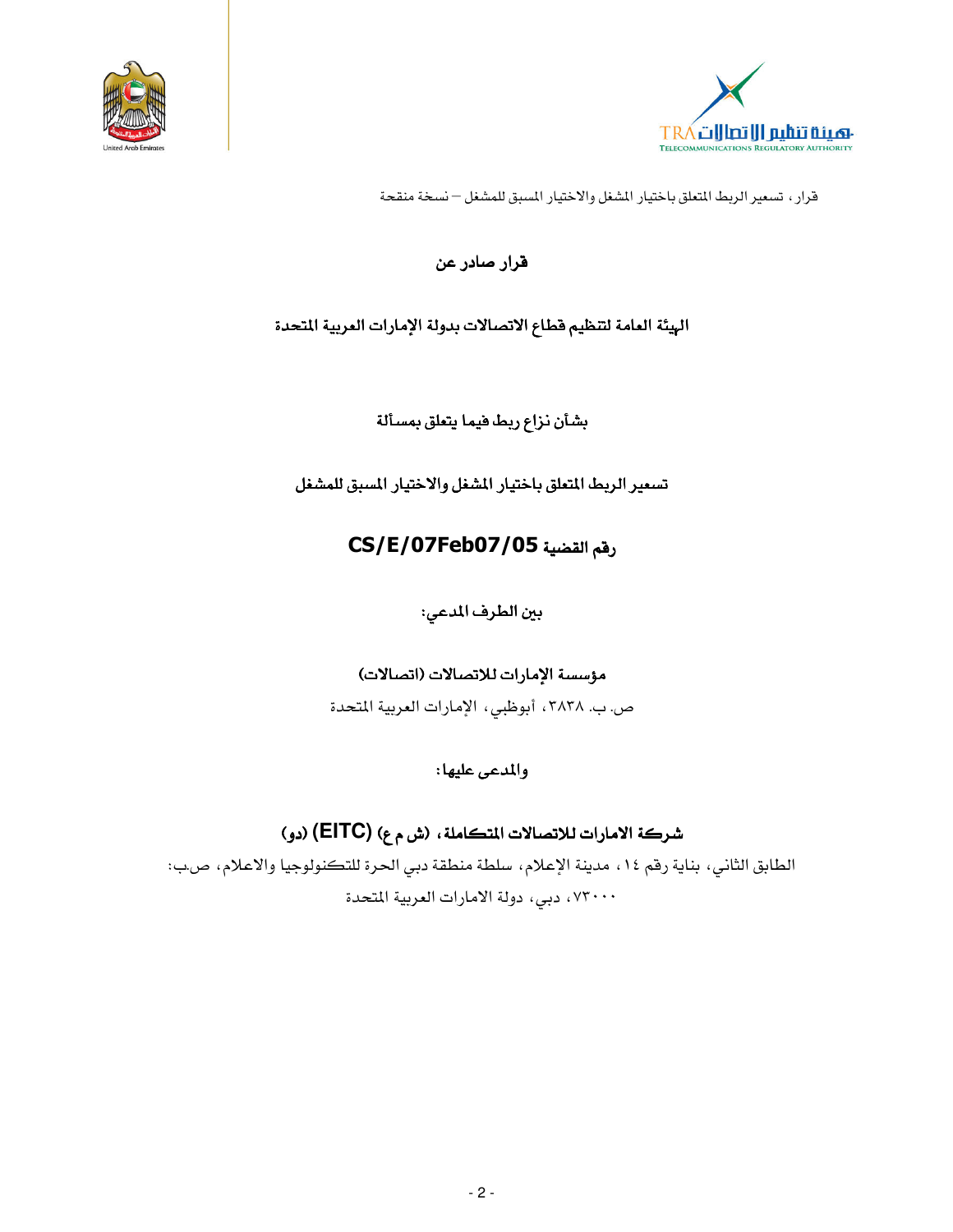



### جدول المحتويات

| ٤                      | ١. التعقيبات                                                                   |
|------------------------|--------------------------------------------------------------------------------|
| ٥                      | ٢. مطالب اتصالات                                                               |
| ٦                      | ٣. مطلب اتصالات (أ)                                                            |
| ٦                      | ٣٫١ طرق تغطية عجز النفاذ                                                       |
| ٩                      | ٣٫٢ المقارنات الدولية                                                          |
| $\gamma$               | ٣٫٣ وجود عجز النفاذ وحجمه                                                      |
| $\frac{1}{2}$          | ٣٫٤ التأثير على قطاع الاتصالات والاقتصاد الإماراتي                             |
| $\vee$                 | ٣٫٥ صلة عجز النفاذ                                                             |
| ١٨                     | ٣٫٦ مواصفات التكلفة لخدمة الربط المتعلق باختيار المشغل والاختيار المسبق للمشغل |
| $\eta$                 | ٣.٧ تحليل هيئة تنظيم الاتصالات                                                 |
| $\eta$                 | ٣,٧,١ المقارنات الدولية                                                        |
| $\lambda$              | ٣,٧,٢ وجود عجز النفاذ وحجمه                                                    |
| $\lambda$              | ٣٫٧٫٣ التأثير على قطاع الاتصالات والاقتصاد الإماراتي                           |
| $\mathbf{y}$           | ٣,٧,٤ صلة عجز النفاذ                                                           |
| $Y \xi$                | ٣,٧,٥ التفريق بين اختيار المشغل والاختيار المسبق للمشغل من خلال وجهة المكالمة  |
| ۲٦                     | ٣,٧,٦ أمور خارج النزاع                                                         |
| $\mathbf{y}$           | ٤. مطلب اتصالات (ب)                                                            |
| $\mathsf{Y}\mathsf{V}$ | ٤٫١ تحليل هيئة تنظيم الاتصالات                                                 |
| ۲۸                     | ٥. مطالب اتصالات (ج) أ. و(ج) ب. و(ج) ج.                                        |
| ۲۹                     | ٦. قرارت هيئة تنظيم الاتصالات                                                  |
| $Y$ ٩                  | ٦٫١ المطلب (أ)                                                                 |
| ۲۹                     | ٦,٢ المطلب (ب)                                                                 |
| ۲۹                     | ٧. تاريخ السريان                                                               |

إن الملومات المظللة في هذا المستند سرية ولا تشملها النسخة المنقحة.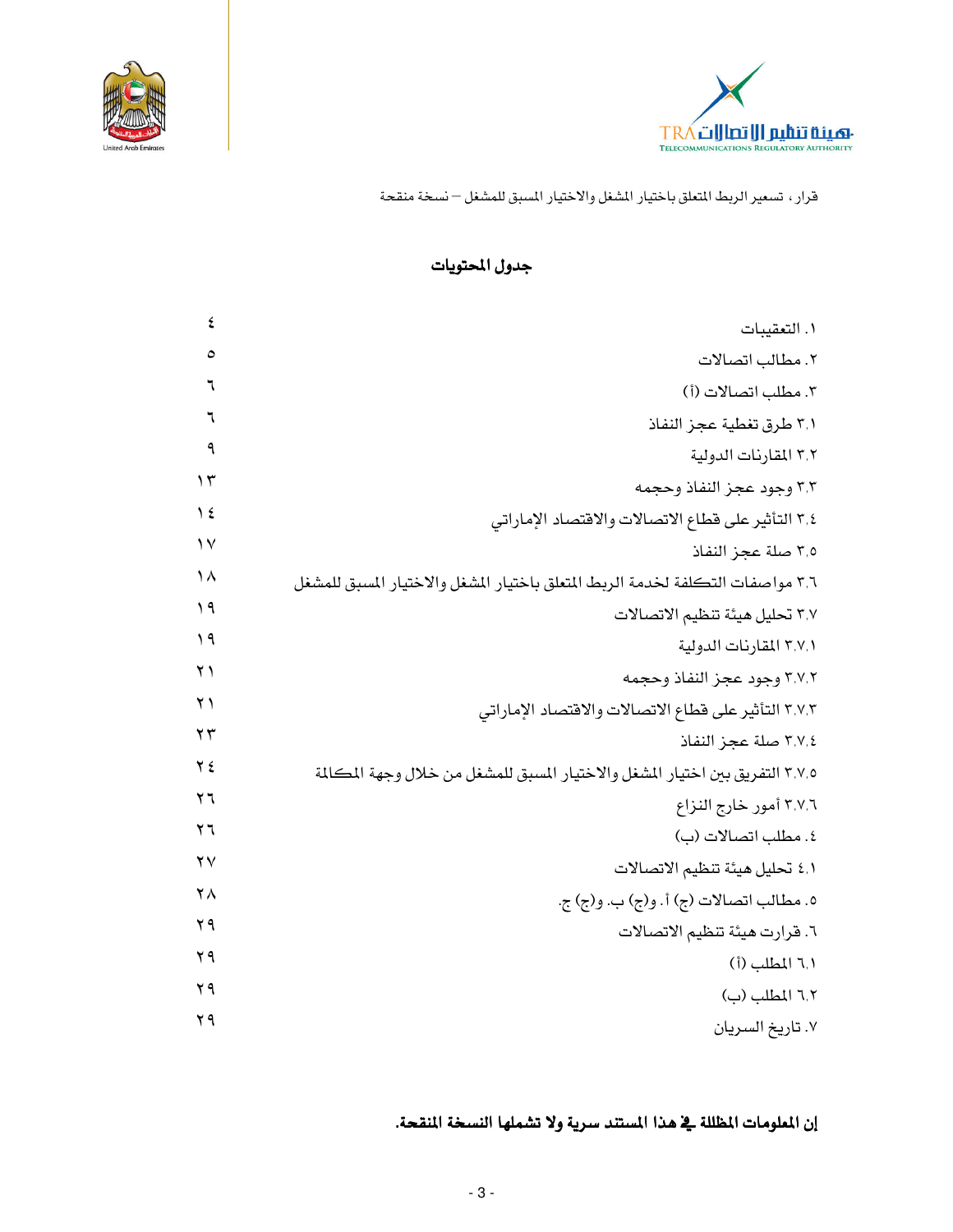



#### التعقيبات  $\overline{\phantom{a}}$

قدمت مؤسسة اتصالات شكوى في ٧ فبراير ٢٠٠٧ إلى الهيئة تطلب منها التدخل لفض نزاع تسعير  $\Lambda$ . خدمة الربط المتعلق باختيار المشغل والاختيار المسبق للمشغل بين اتصالات ودو.

يخ ٨ فبراير ٢٠٠٧ ، وافقت الهيئة أن تنظر يخ المطلب (أ) و(ب) ورفضت المطالب المستعجلة (ج) أ. و(ج)  $\lambda$ ,  $\lambda$ ب. و(ج) ج.

﴾ ١٥ فبراير ٢٠٠٧ ، قدمت اتصالات التماساً إلى الهيئة تطلب منها إعادة النظر ﴾ رفضها المطالب  $\lambda, \overline{\lambda}$ (ج) أ. و(ج) ب. و(ج) ج المتعلقة بالقرار المستعجل.

ية ١ مارس ٢٠٠٧، أصرت الهيئة على أن التماس إعادة النظر الذي قدمته اتصالات لا أساس له.  $\lambda, \xi$ ولذلك، احتفظت الهيئة برفضها للمطالب (ج) أ. و(ج) ب. و(ج) ج.

> <u>ی</u>خ ۱۶ مارس ۲۰۰۷، قدمت دو رداً عل*ی* شکوی اتصالات.  $\Lambda$ .0

- پخ ۱ أبريل ۲۰۰۷ ، قدمت اتصالات جواباً على رد شركة دو.  $\mathcal{N}, \mathcal{N}$
- یے ۲۲ أبريل ۲۰۰۷ ، قدمت دو رداُ علی جواب مؤسسة اتصالات.  $V, V$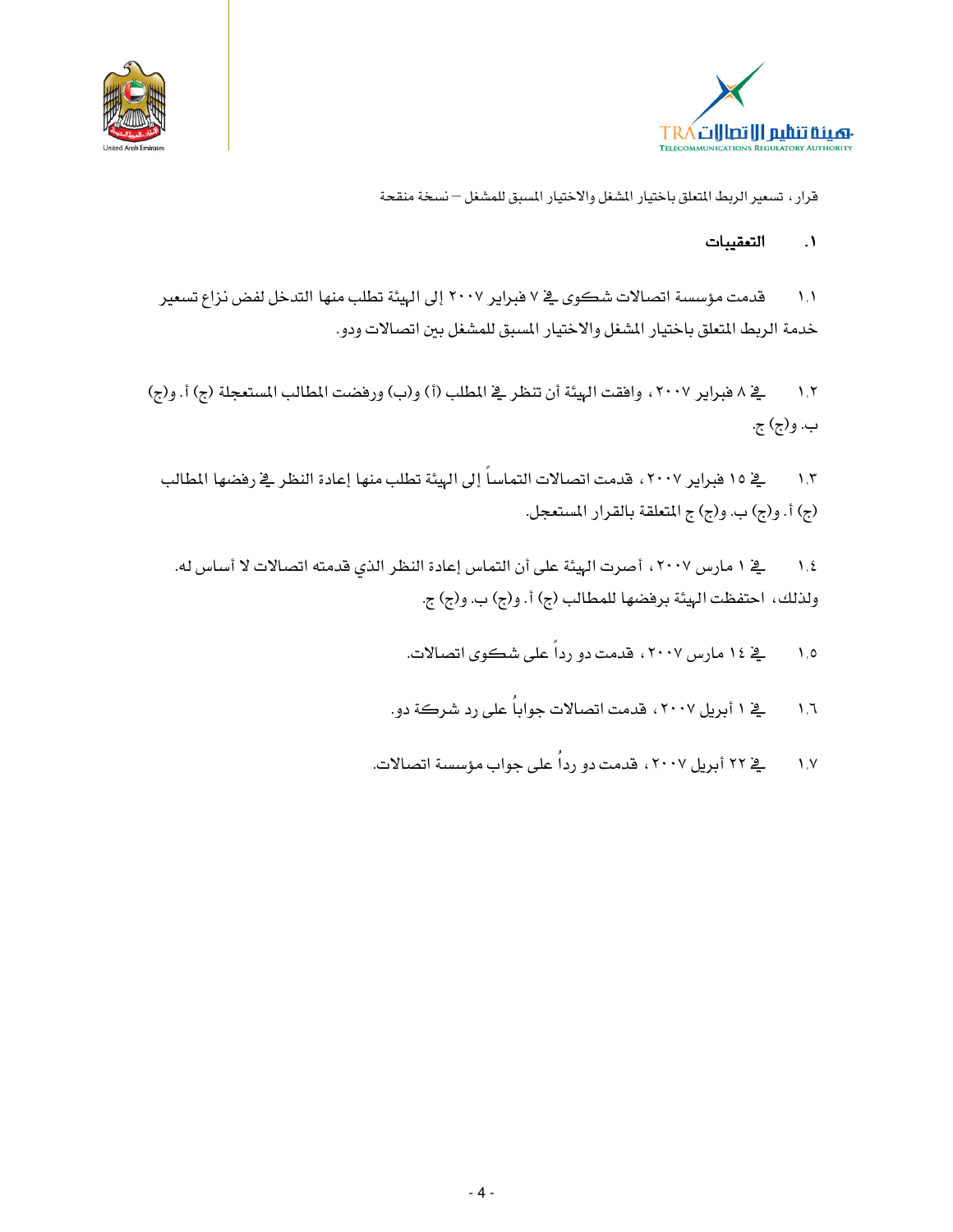



مطالب اتصالات  $\mathbf{r}$ 

طلبت اتصالات في شكواها من الهيئة:

"إصدار أمر بموجبه يقدم الطرفان لبعضهما التوصيل الابتدائي لخط ثابت آخر  $(1)$ باستخدام خدمة اختيار المشغل والاختيار المسبق للمشغل للوجهات الدولية بتكلفة مساوية للأسعار الفردية الحالية التى فرضتها اتصالات على المكالمات باستقطاع نسية ٢٠ بالمئة منها.

أو بدلاً من هذا،

- طلب الطرفين الاستمرار بالتفاوض وعدم الإطلاق التجارى لخدمة اختيار المشغل (ب) والاختيار المسبق للمشغل حتى يتم الاتفاق على وقت لتطبيق الرسوم لتقديم خدمة اختيار المشغل والاختيار المسبق للمشغل من قبل كل طرف للطرف الآخر والذي يتفق مع المقارنات الدولية ذات العلاقة.
	- و

تقديم الطلبات العاجلة التالية: (ت)

- أن يتم الطلب من الأطراف تنفيذ اتفاقية ربط والتي لا تفرض التزامات تعاقدية على أ. أي من الطرفين لتقديم خدمة اختيار المشغل والاختيار المسبق للمشغل حتى يتم الاتفاق على وقت لتطبيق الرسوم لتقديم خدمة اختيار المشغل والاختيار المسبق للمشغل من قبل كل طرف للطرف الآخر الذي قد تم الاتفاق النهائي عليه من قبل الهيئة وفقا لإجراءات فض النزاع أو ما لم يتم اتفاق الأطراف على خلاف ذلك.
	- أن يتم الطلب من الأطراف عدم الإطلاق التجاري لخدمة اختيار المشغل والاختيار ب. المسبق للمشغل حتى يتم الاتفاق على وقت لتطبيق الرسوم لتقديم خدمة اختيار المشغل والاختيار المسبق للمشغل من قبل كل طرف للطرف الآخر الذي قد تم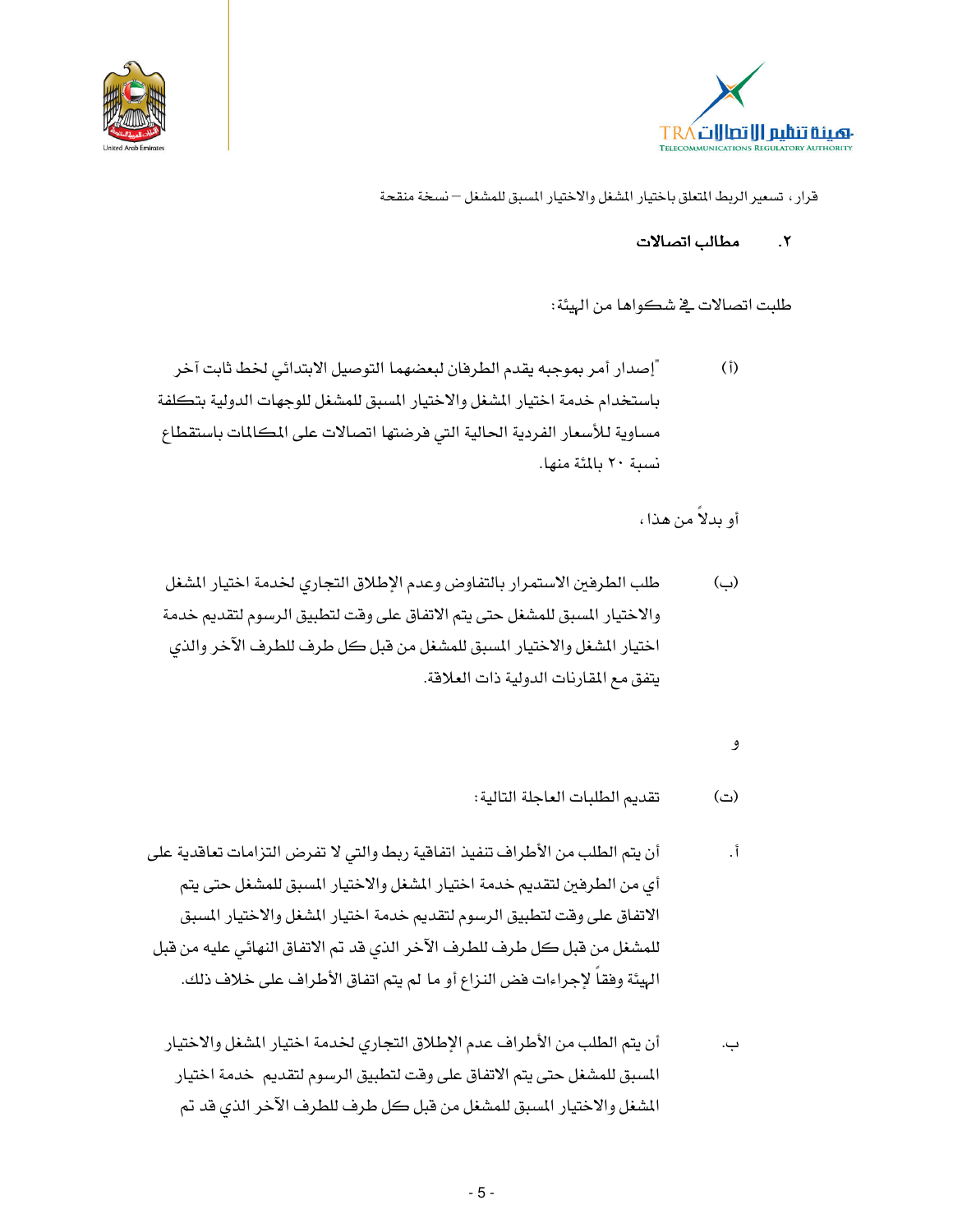



الاتفاق النهائي عليه من قبل الهيئة وفقاً لإجراءات فض النزاع أو ما لم يتم اتفاق الأطراف على خلاف ذلك.

أن يتم الطلب من الأطراف تعديل اتفاقية الربط بعد القرار النهائي للهيئة أو اتفاقية ت. أخرى من قبل الأطراف فيما يتعلق بالأسعار المفروضة ليتم تطبيقها على تقديم خدمة اختيار الشغل والاختيار المسبق للمشغل من قبل كل طرف للطرف الآخر وفقاً للمقارنات الدولية ذات العلاقة"`.

#### مطلب اتصالات (أ)  $\cdot$ ۳

طلبت اتصالات في شكواها من الهيئة:

(أ) "إصدار أمر بموجبه يقدم الطرفان لبعضهما التوصيل الابتدائي لخط ثابت آخر باستخدام خدمة اختيار المشغل والاختيار المسبق للمشغل للوجهات الدولية بتكلفة مساوية للأسعار الفردية الحالية التي فرضتها اتصالات على المكللات باستقطاع نسبة ٢٠ بالمَّة منها"`.

#### طرق تغطية عجز النفاذ  $\mathbf{r},\mathbf{v}$

- وفقاً لمؤسسة اتصالات، "من الناحية التاريخية، فقد كان عليه الحال في معظم  $\mathcal{F}, \mathcal{V}, \mathcal{V}$ الولايات القضائية التي لأسباب تتعلق بالسياسة العامة وفر مشغل الهاتف الحالي الوصول إلى شبكة هواتف بدالة عامة "PSTN" بأقل تكلفة. وقد تم تمويل "عجز النفاذ" هذا بصورة تقليدية من خلال تقديم الخدمات الدولية."`
- ادعت اتصالات أن نظام التسعير مع الاستقطاع الجزئي هو الوسيلة القانونية  $\mathbf{r}$ ,  $\mathbf{v}$ الوحيدة لتغطية عجز النفاذ المزعوم لديها. وأوضحت اتصالات أن".....الوسائل الوحيدة لتمويل عجز النفاذ المتوفرة لدى اتصالات في سياق البيئة القانونية لدى دولة الإمارات هي اللجوءِ إلى رسوم خدمة اختيار المشغل والاختيار المسبق للمشغل"'.

<sup>ً</sup> شكوى مؤسسة اتصالات، ٧ فبراير ٢٠٠٧، صفحة ٣

شكوى مؤسسة اتصالات، ٧ فبراير ٢٠٠٧، صفحة ٣

شكوى مؤسسة اتصالات، ٧ فبراير ٢٠٠٧، صفحة ١٣ ٔ شکوی مؤسسة اتصالات، ۷ فبرایر ۲۰۰۷، صفحة ۳۰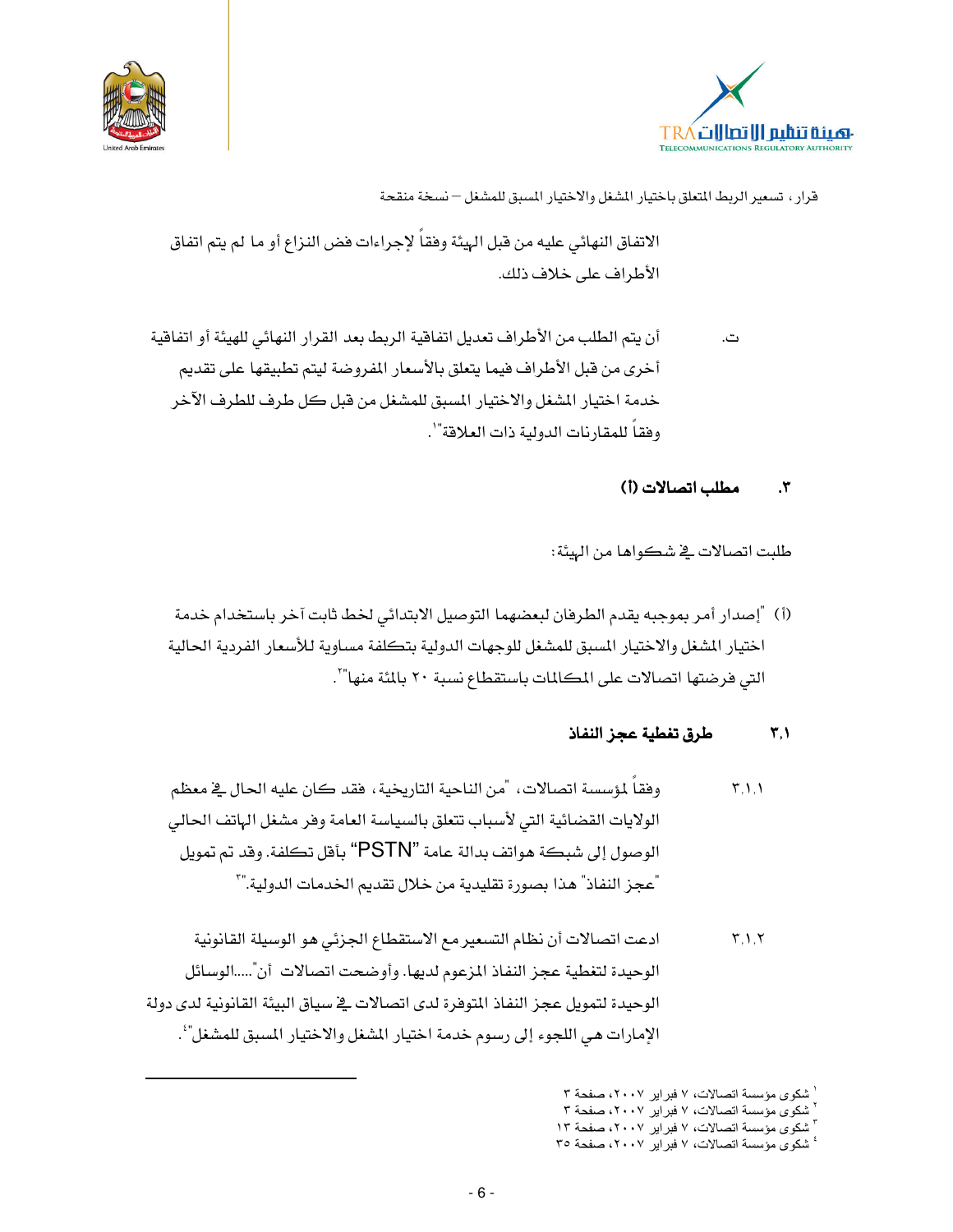



- قدمت اتصالات حجة أنه "... حتى يحين وقت إعادة موازنة التعريفات الجمركية  $\mathbf{r}, \mathbf{v}, \mathbf{r}$ بشكل كامل؛ فإنه لا يمكن تمويل عجز النفاذ إلا من خلال طرق محدودة:
	- ١. رسوم الربط للمكالمات الدولية الخارجة من الدولة حسب أسعار التجزئة الأفل خصماً.
	- ٢. رسوم إنهاء المكالمات الدولية القادمة إلى الدولة والتي هي أعلى من إنهاء المكالمات المحلية.
		- ٣. رسوم عجز النفاذ و/أو رسوم الخدمة الشاملة مضافاً لجميع أسعار الربط.
			- ٤. صندوق الخدمة الشاملة الذي يقام عادة في مرحلة متقدمة من المنافسة.
				- ٥. ﴿ رَسُومَ إِضَافِيةٍ عَلَى مَعْدِلَاتِ الْمَكَالِمَاتِ الدَّوليةِ الْخَارِجَةِ مِنِ الدِّولَةِ. أو
					- ٦. كلاً مما سبق". ْ
- ٣,١,٤ أكدت اتصالات على أن: "في قضية اتصالات، إن الآلية الوحيدة لتمويل عجز النفاذ هي من خلال رسوم خدمات اختيار المشغل والاختيار المسبق للمشغل لأن:
	- عائدات المكالمات الدولية الخارجة من الدولة مهددة جراء المنافسة.  $\cdot$
- أصرت الهيئة على أنه يجب تقديم خدمات اختيار المشغل قبل إعادة موزانة التعريفات الجمركية.  $\cdot^{\mathsf{Y}}$ كما أصرت الهيئة على أن رسوم خدمات اختيار المشغل وإعادة موزانة التعريفات مسألتان منفصلتان.
- أصدرت الهيئة حتى الآن، أمراً بأن معدلات المكالمات الدولية القادمة إلى الدولة لن تكون أعلى من  $\cdot$ معدلات إنهاء المكالمات المحلية.
- لم تضع الهيئة خطة يدفع بموجبها لاتصالات مساهمات الخدمة الشمولية والتي يمكن استخدامها  $.5$ لتمويل رسوم عجز النفاذ.

<sup>°</sup> شكوى مؤسسة اتصالات، ۷ فبر اير ۲۰۰۷، صفحة ۱۰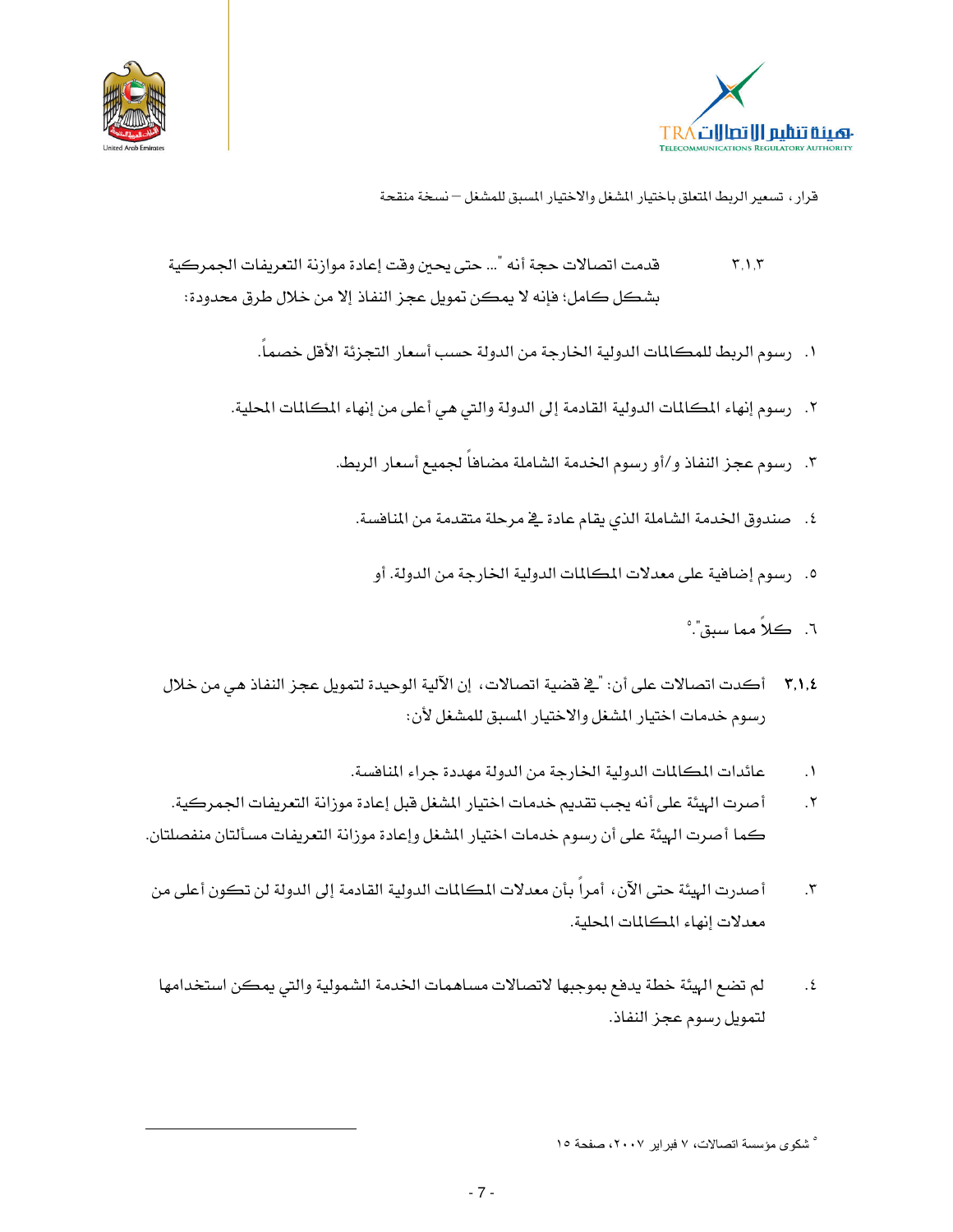



وتبعا لذلك، فإن ما تبقى هو الحصول على تمويل عجز النفاذ من خلال آلية الاستقطاع الجزئي المطبقة على خدمات الربط المتعلقة باختيار المشغل والاختيار المسبق للمشغل".'

- استخدمت اتصالات سلسلة من الرسوم البيانية المنقحة لمحاولة توضيح ترابط مختلف الخدمات  $Y, Y, 0$ والإيرادات. بغض النظر عن مطلبها بأن محتويات الرسوم البيانية تعامل على أنها سرية، وطالبت اتصالات في السجل العام بـ ".... أنها تعتمد بشكل كبير على عائداتها التي تم جمعها من المكالمات الدولية لتمويل عجز النفاذ لديها".``
- وصرحت دو فج ردهـا أن تمويل عجز النفاذ يتطلب عملية شفافة ومناسبة وتنافسية محايدة ومنفصلة  $T.1.7$ عن رسوم الربط ومن غير المحتمل أن تعود على الشغل بربح كبير.
- وصرحت دو أن " وفقاً لأفضل الممارسات الدولية يمكن تغطية عجز النفاذ (عند وجوده) من خلال  $T_{.}$ تطوير الرسوم المفصلة والتي تقدم منافسة حيادية وأكثر شفافية من الطبيعية الغامضة لساهمات عجز النفاذ خصوصاً "الخفية" في تسعير الربط.^
- ومن المصادر أخرى، اعتمدت دو على منشورات البنك الدولي لتقديم الدعم خصوصاً التي تشير إلى  $\mathbf{r}$ ,  $\lambda$ " أياً كانت الوسائل المستخدمة في جمع (رسوم عجز النفاذ) يجب أن لا تكون متجمعة أو حسب معايير رسوم الربط. يتطلب فانون التجارة الدولية وأفضل المارسات رسوم عجز النفاذ والمبالغ الأخرى التي تعزز العالمية ليتم جمعها يخ إطار من الشفافية وعدم التمييز والمنافسة المحايدة. ْ

#### المقارنات الدولية  $Y, Y$

- أكدت اتصالات في شكواها على أنها ستعتمد على المقارنات الدولية لتقترح رسوم خدمات  $Y, Y, Y$ الربط المتعلقة باختيار المشغل والاختيار المسبق للمشغل مع الاستقطاع الجزئي.
- ادعت اتصالات أن سياسة تسعير الهيئة للربط تطلبت المقارنة. وصرحت بأنه ".. في حالة عدم  $Y, Y, Y$ الموافقة على التكلفة الإضافية على المدى الطويل ("LRIC") لتكون القاعدة الأساسية لتسعير خدمات الربط، يجب أن تكون الأسعار على أساس المقاربات الدولية".``

<sup>&</sup>lt;sup>"</sup> شكوى مؤسسة اتصالات، ٧ فبراير ٢٠٠٧، صفحة ١٥

شكوى مؤسسة اتصالات، ٧ فبراير ٢٠٠٧، صفحة ٢١

<sup>^</sup> شکوی شرکة دو، ١٤ مارس ٢٠٠٧، صفحة ١٦

<sup>ٔ</sup> شکوی شرکهٔ دو، ۱٤ مارس ۲۰۰۷، صفحهٔ ۱۸

<sup>``</sup> شكوى مؤسسة اتصالات، ٧ فبراير ٢٠٠٧، صفحة ٧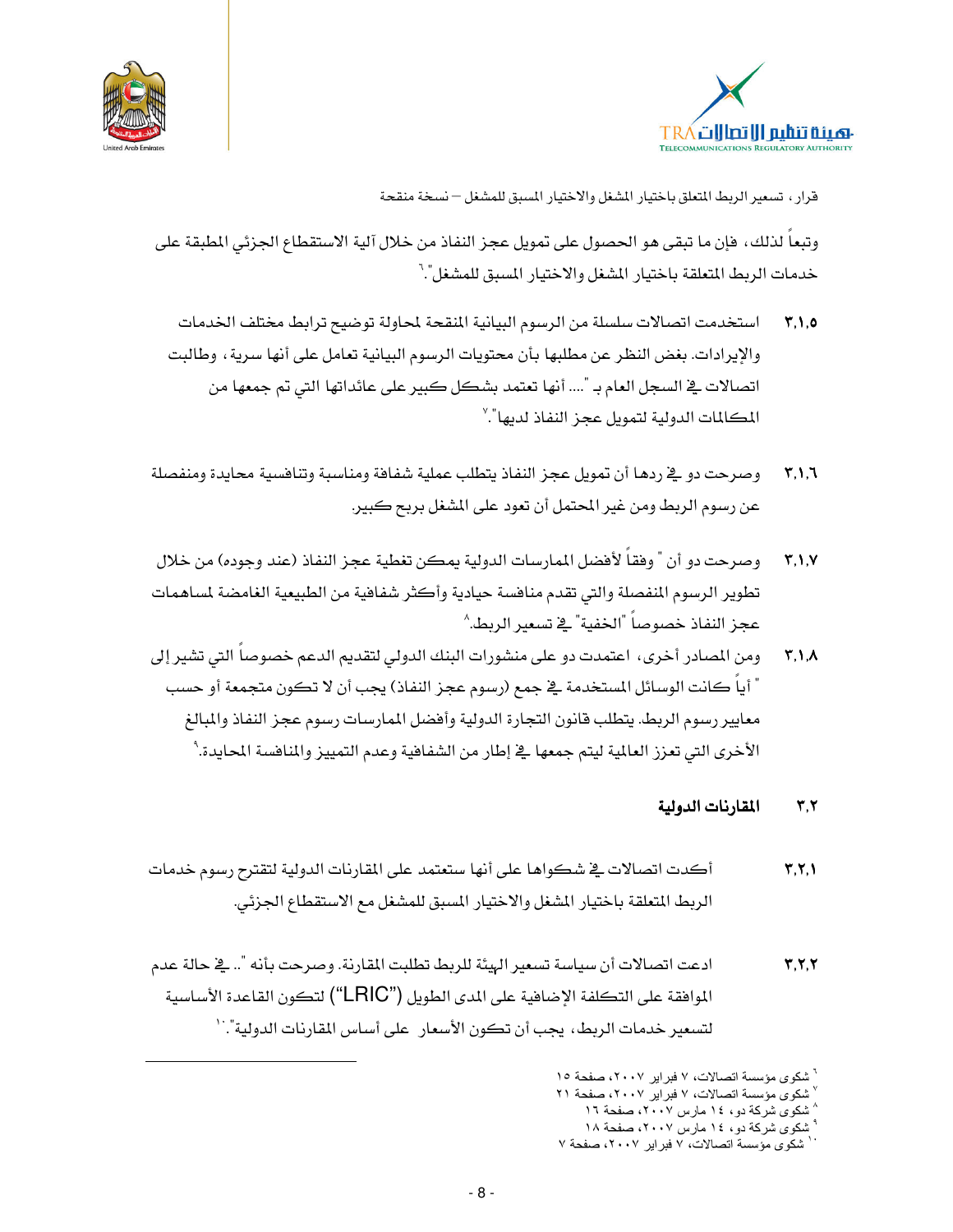



- ادعت اتصالات أن نظام تسعير الاستقطاع الجزئي لديها كان نتاج عملية مقارنة دقيقة  $\mathbf{r}, \mathbf{r}, \mathbf{r}$ والتي استخدمت بيانات من دول أخرى للوصول إلى نظام تسعير مناسب لدولة الإمارات.
	- بدأت اتصالات بعملية المقارنة الخاصة بها مع التقييم التالي لقطاع الاتصالات في دولة  $\Upsilon, \Upsilon, \Sigma$ الإمارات:

"إن الوضع الحالي فے دولة الإمارات كالتالي:

- سوق الاتصالات في مرحلة مبكرة من المنافسة.  $(i)$
- أصبحت اتصالات المزود الحالي لخدمات الاتصالات الثابتة لديها عجز هائل يخ النفاذ. (پ)
- أصبحت اتصالات المزود الحالي لخدمات الاتصالات الثابتة تعتمد على الإيرادات الدولية  $\left(\underline{\neg}\right)$ الثابتة خاصة الحركة الدولية الثابتة للمكالمات الخارجة من الدولة لتمويل عجز النفاذ لدىھا.
	- لا تعتمد اتصالات على أي خيار آخر لتمويل عجز النفاذ.'' (ٹ)
	- وتحدد اتصالات في تحليلها النهج التالي وتعتمد على المعايير المرفقة:  $Y, Y, 0$

َّــِيّ تحديد رسوم خدمة الربط المتعلق باختيار المشغل والاختيار المسبق للمشغل، اعتمدت اتصالات على المقارنات الدولية التي لها صلة ببيئة دولة الإمارات، وسبب اختيار هذه الدول للمقارنات أنها:

- هي الآن أو التي كانت في ذلك الوقت عندما كانت آلية التسعير تتناول تمويل عجز  $(i)$ النفاذ في نفس المرحلة من المنافسة باعتبارها في دولة الإمارات.
	- (ب) لديها عجز \_ النفاذ مشابه \_ ظبيعته لما تواجهه مؤسسة اتصالات.
		- التي تعتمد على عائدات المكالمات الدولية لتمويل عجز النفاذ .  $\left(\underline{\neg}\right)$

`` شكوى مؤسسة اتصالات، ٧ فبراير ٢٠٠٧، صفحة ٨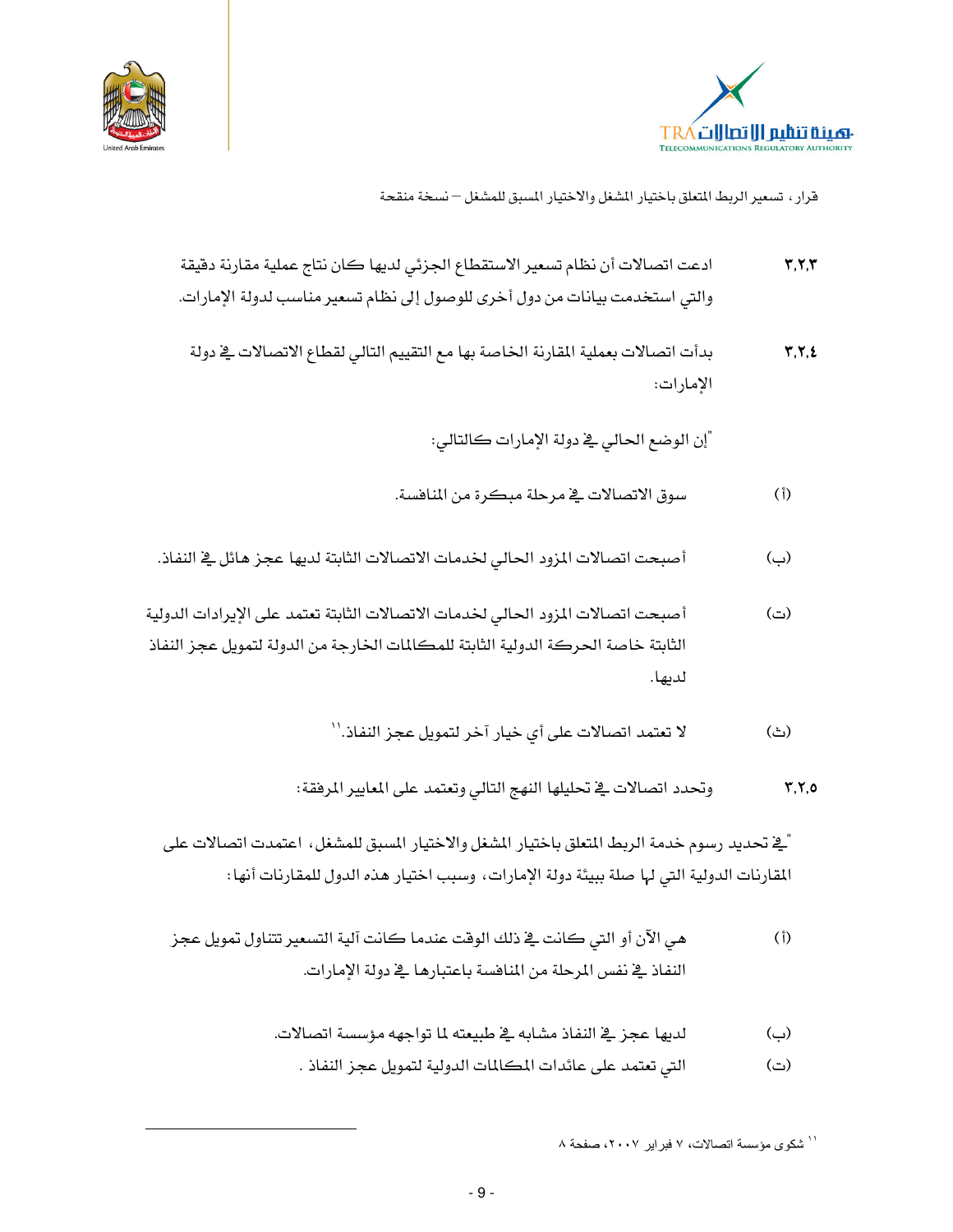



- $(\triangle)$ عندما تكون وسائل تمويل عجز النفاذ متوافقة مع هيكل تسعير خدمة الربط يخ دولة الإمارات وتطبيقها لا يخل ببيئة المنافسة."``
- وضحت اتصالات معاييرها لاختيار الدول فائلة: "وعليه فإن الدول التي ليس لديها عجز في  $Y, Y, Y$ النفاذ أو التي لديها عجز قليل في النفاذ ليست من دول المقارنة..."``
- أصرت اتصالات على أن هذا التطبيق جعل من المشغلين في الأردن وتونس والمملكة العربية  $Y, Y, V$ السعودية ومولدوها وروسيا نماذجا لدولة الامارات فج هذا النزاع.
- أكدت اتصالات أن جميع هذه الدول طبقت نظام الاستقطاع الجزئي لتمويل عجز النفاذ.  $\mathbf{Y}, \mathbf{Y}, \Lambda$ ثم حددت اتصالات متوسط قيمة نظام الاستقطاع الجزئي الخاص بالمشغل وقد وصل إلى ٢٠٪ كقيمة تخفيض مناسبة ليتم فرضها في دولة الامارات.
	- خلصت اتصالات بناء على تحليل المقارنة السابق إلى إن نظام الاستقطاع الجزئي الذي  $Y, Y, 9$ اقترحته هو \_2ْ الحقيقة نظام تسعير مناسب لتطبيقه على خدمة الربط المتعلق باختيار المشغل والاختيار المسبق للمشغل للمكالمات الدولية.
- رفضت شركة دو المقارنة التي أجرتها اتصالات معتبرة أن التحليل به عيوب إجرائية كبيرة.  $Y,Y, Y$ 
	- أكدت شركة دو على أن اتصالات أساءت فهم سياسة الهيئة بشأن تسعير خدمة الربط.  $Y, Y, Y$ كما أكدت دو على أنه يجب أن يكون للإجراء أساس التكلفة عندما تسمح السياسة بالمقارنة وخصوصاً "قخ غياب أساس تكلفة نموذج التسعير، وتنص سياسة الهيئة بشأن تسعير الربط أنه سيتم تطوير تسعير الربط مقارنة بالدول لتعمل على أساس سعر التكلفة".
- واستمرت شركة دو \_ نوضيحها أن "... الغرض الأساسي من مقارنة الاتصالات هو تقريب  $Y,Y,Y$ تكلفة تقديم المشغل الحالي لخدمة ربط بالرجوع إلى البيانات الدولية..."°'

۱٬<br>شکوی مؤسسة اتصالات، ۷ فبرایر ۲۰۰۷، صفحة ۱۰

۱۳ شتری ر<br>۱۳ شکوی مؤسسة اتصالات، ۷ فبرایر ۲۰۰۷، صفحة ۳۰

سمنوی شرکته در عدا مارس ۲۰۰۷، صفحهٔ ۲<br>۱<sup>۶ </sup>شکوی شرکهٔ دو، ۱۶ مارس ۲۰۰۷، صفحهٔ ۲

۱<sup>۰ ش</sup>کوی شرکة دو، ۲۲ أبریل ۲۰۰۷، صفحة ۷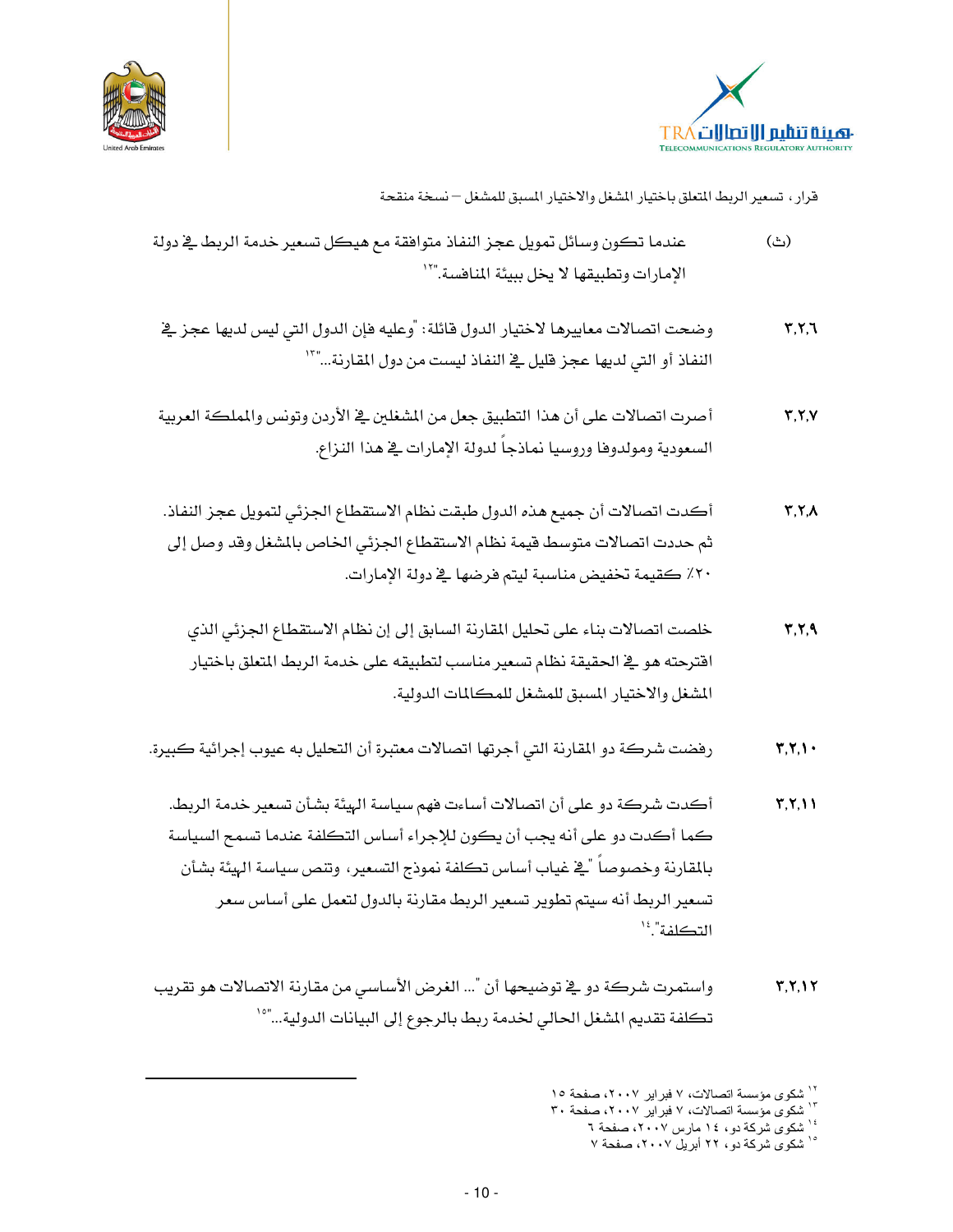



أكدت شركة دو على أن التحليل التالي سيتعلق بسوق الإمارات وأكثر ملائمة لهذا  $Y, Y, Y$ النزاع:

"إن السبيل الأمثل عند استخدام المقارنات الدولية لاختيار "دول المقارنة المنية" يجب النظر في نقطتين:

- لابد أن المعايير التي تم اختيارها قد نفذت تسعير خدمة الربط التي تعتمد التكلفة  $\overline{1}$ الإضافية على المدى الطويل. وعندما لا تطبق دولة ما التكلفة الإضافية على المدى الطويل أو تتضمن عناصر في تسعير الربط التي لا تعكس التكلفة الأساسية لتقديم الخدمة (مثلاً ، تتضمن أحد عناصر رسوم عجز النفاذ).
	- فيجب أن لا تحسب هذه الدولة كجزء من المقارنة.
- أو استثناء العنصر الذي لايدخل في تكلفة تقديم الخدمة (مثل رسوم عجز النفاذ) حيثما أمكن.
- بعد أن ثبت أن لدى الدولة تكلفة الربط التي تعتمد على التكلفة الإضافية على ٠ii. المدى الطويل يجب الأخذ بعين الاعتبار عوامل مثل: الدخل القومي، تعادل القوة الشرائية، كثافة الشبكة، الكثافة السكانية، التحضر، والكثافة الهاتفية.''
- أكدت شركة دو على أن عملية المقارنة المناسبة في هذه الحالة يجب أن تشمل فقط الدول  $Y, Y, Y$ التي تطبق التكلفة الإضافية على المدى الطويل المتعلقة بتسعير خدمات الربط.
- اتخذت شركة دو موقفاً من أن تحليل اتصالات لم يعتمد على أساس التكلفة وأن هدف  $Y, Y, 10$ المقارنة هو تحديد التكاليف ومعرفتها.
- أكدت شركة دو على أن غياب مقارنة التكلفة المباشرة أدى إلى خلل كبير في تحليل دول  $Y, Y, Y$ مقارنة اتصالات والنتائج المستخلصة منها.

<sup>&</sup>lt;sup>۱٦</sup> شکوي شرکة دو، ١٤ مارس ٢٠٠٧، صفحة ٨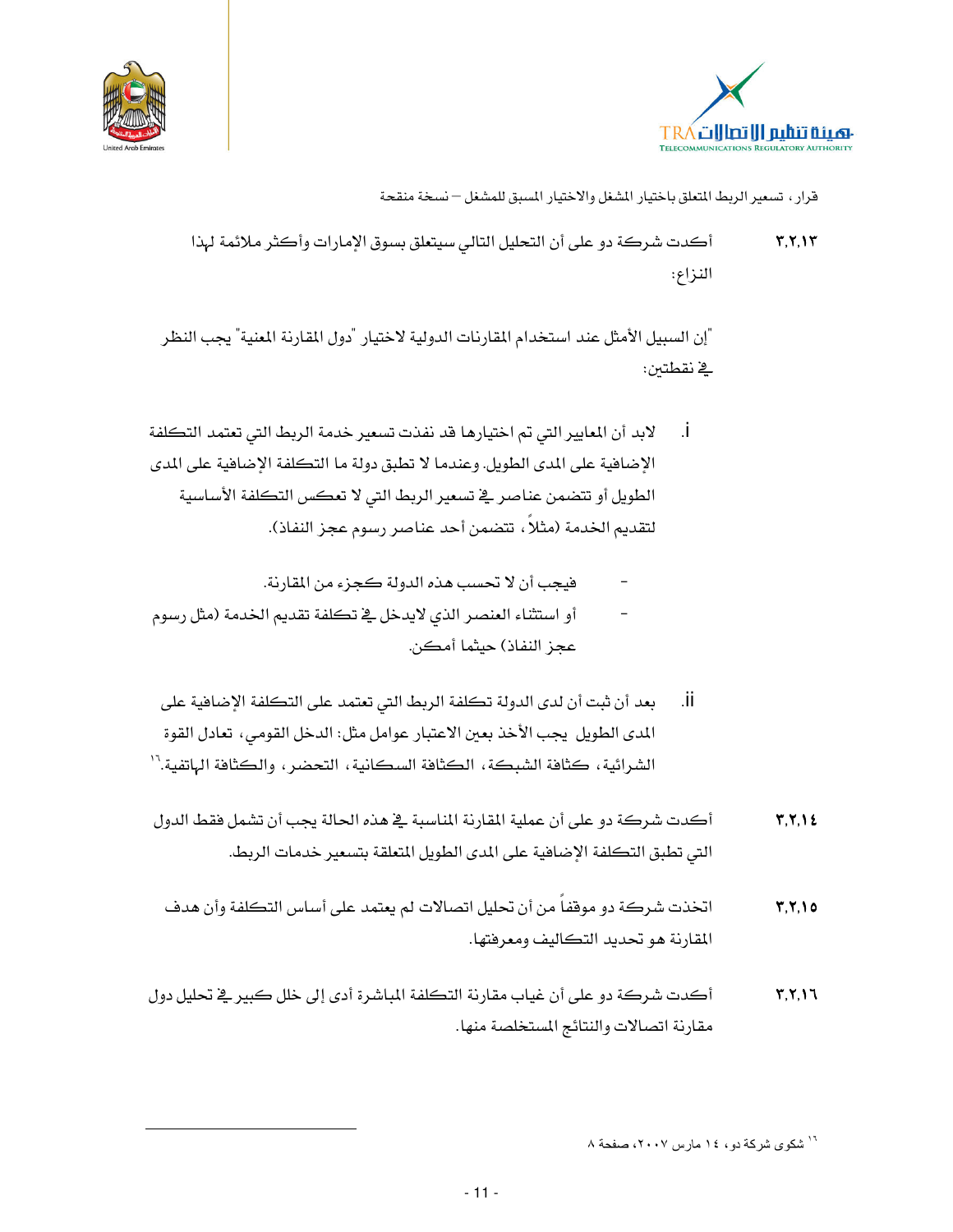



- وفج جوابها على الرد ، أشارت اتصالات إلى أحد منشورات الاتحاد الدولي للاتصالات لدعم  $Y, Y, V$ موقفها وخصوصا "... أدوات تنظيم تكنولوجيا الاتصالات والملومات تحدد "المقارنة" والمقارنة الدولية" باعتبارها "عملية تحديد أسعار خدمة الربط بناءً على معدلات معايير أخرى".<sup>'''</sup>
- أصرت اتصالات على أن الجزء المتمم لتقنيات المقارنة المقبولة دولياً هو "جمع بيانات أسعار  $Y, Y, Y$ الخدمات فيد النظر في كل الدول التي تمت مقارنتها...".^'
	- وِيٍّ كل شكوى، دافعت شركة دو عن موقفها بأن "... الغرض الأساسي من مقارنة  $Y, Y, Y$ الاتصالات هو تقريب تكاليف المشغل الحالي مقدم خدمة الربط بالرجوع إلى البيانات الدولية حيث لم تصاغ بعد تكاليف الربط المحلي أو لا يمكن التحقق منها بسهولة أو بصورة موثوقة."``
	- وبالتالي، بقيت شركة دو على حجتها من أن اتصالات استخدمت معايير غير مناسبة  $Y, Y, Y$ لاختيار دول للمقارنة ثم استخلاص نتائج ليس لها علاقة بالتحليل اللاحق.

#### وجود عجز النفاذ وحجمه  $\mathbf{r}$ , $\mathbf{r}$

- قدمت اتصالات في شكواها سلسلة من الخرائط والرسوم البيانية لتوحي بوجود عجزها  $\mathbf{Y}, \mathbf{Y}, \mathbf{V}$ المزعوم وحجمه ووسائله بناءً على إدعاء اتصالات بأن الرسوم المتضمنة هي معلومات سرية وقد تم حذفها من الوثيقة المقدمة إلى شركة دو.
- استخدمت اتصالات رسوم بيانية بناء على نموذج التكلفة المستندة على النشاط في محاولة  $Y,Y,Y$ لإيضاح ادعاءها بأن حجم عجز النفاذ المزعوم هو من المسموط.<br>-
- كما استخدمت اتصالات سلسلة من الرسوم البيانية التوضيحية اعتماداً على شانية دول  $\mathbf{r}, \mathbf{r}, \mathbf{r}$ أوروبية غربية لإعطاء تقدير بديل لحجم عجز النفاذ لديها. وألمحت اتصالات أن حجم العجز | وفقـاً للتحليل السـابق. لديها يصل إلى

``` شكوى مؤسسة اتصالات، ١ أبريل ٢٠٠٧، صفحة ٢٠

..<br><sup>۱۸</sup> شکوی مؤسسة اتصالات، ۱ ابریل ۲۰۰۷، صفحة ۲۱

<sup>١٩</sup> شكوى شركة دو، ٢٢ أبريل ٢٠٠٧، صفحة ٧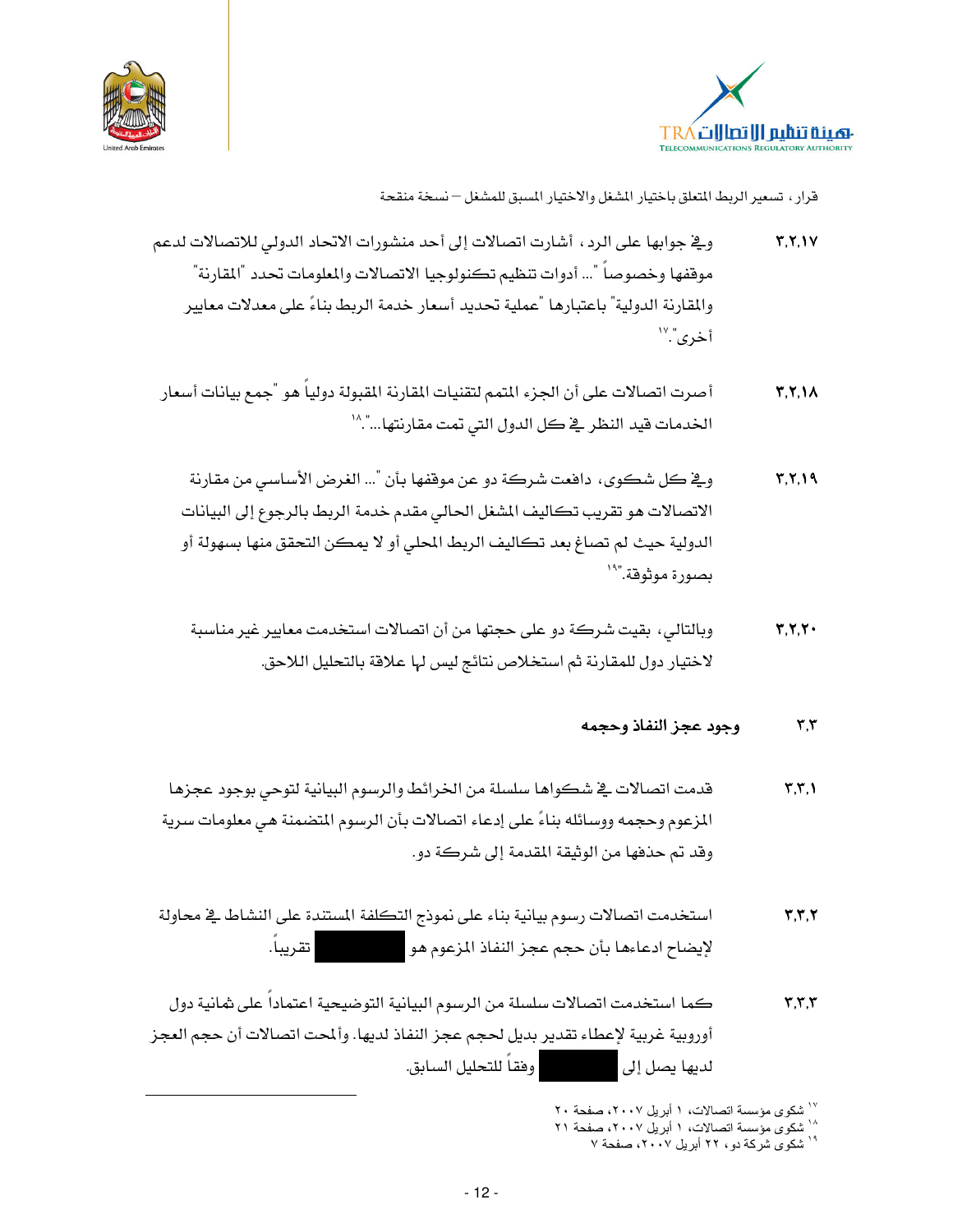



- وعن وجود العجز لدى اتصالات فقد أشارت شركة دو إلى حقيقة أن اتصالات اعتمدت  $\mathbf{Y}, \mathbf{Y}, \mathbf{E}$ على معلومات خاصة في تحديد حجم العجز المزعوم لكن حذفتها من الوثائق التي قدمتها إلى شركة دو ولم تكن متوفرة للتدقيق.
- كما احتجت شركة دو على أنه يمكن تطبيق خدمات عديدة على نفس البنية التحتية  $Y,Y,0$ بالربط الباشر بين مبادرات النفاذ إلى الشبكة الأفل تكلفة وما يترتب عن الخسائر التشغيلية المفرطة التي تسهل التحليل. وأكدت دو بأن "...الشغلين الحاليين يجنون غالباً الإيرادات الكافية من عدة خدمات بنفس البنية التحتية برسوم تغطي ما يتجاوز حجم العجز النك
- وأكدت شركة دو أخيراً بأن إثبات تواجد العجز وحجمه ووسائله يحتاج إلى مبرر قاطع  $\mathbf{y}, \mathbf{y}, \mathbf{y}$ إضافة إلى صدور قرار بناء مستقل من الهيئة العامة لتنظيم قطاع الاتصالات. وطالبت شركة دو بأن "ببساطة، إن الجزم بوجود عجز مثلما فعلت اتصالات ليس أساس كاف لفرض عرض الأسعار المقترح من اتصالات. ولابد من التحقق المنتظم المستقل لإثبات العجز وحجمه بما فيه التحليلات البيانية للتأكد من أن العجز يعكس المستوى المتوقع من الشغل قبل أي عملية تغطية لذلك العجز.'<sup>٢</sup>

#### تأثيرها على فطاع الاتصالات والافتصاد الإماراتى  $\mathbf{r},\mathbf{t}$

- ناقشت اتصالات في شكوها أن استخدام نظام التسعير مع الاستقطاع الجزئى هامة  $\Upsilon, \Sigma, \Upsilon$ للحفاظ على فطاع الاتصالات في الإمارات العربية المتحدة والارتقاء بتطويره خصيصاً "في حال تم الطلب من اتصالات توفير خدمة الربط المتعلق باختيار الشغل والاختيار المسبق للمشغل بالأسعار التي تصر عليها شركة دو كالأسعار المقدمة وسيتضرر كل من مؤسسة اتصالات وقطاع الاتصالات"."
	- أكدت اتصالات على أن: "... إن كانت هذه الخدمة (خدمة الربط المتعلق باختيار المشغل  $Y, Z, Y$ والاختيار المسبق للمشغل) حددت بأسعار متدنية فمن شأنه أن يخفض أسعار التعريفات

<sup>۲۰</sup> شکوی شرکهٔ دو، ۱۶ مارس ۲۰۰۷، صفحهٔ ۱۲

<sup>ٔ</sup> شکوی شرکة دو، ۲۲ أبریل ۲۰۰۷، صفحة ۰

<sup>&</sup>lt;sup>۲۲</sup> شکوی مؤسسة اتصالات، ۷ فبرایر ۲۰۰۷، صفحة ۱۸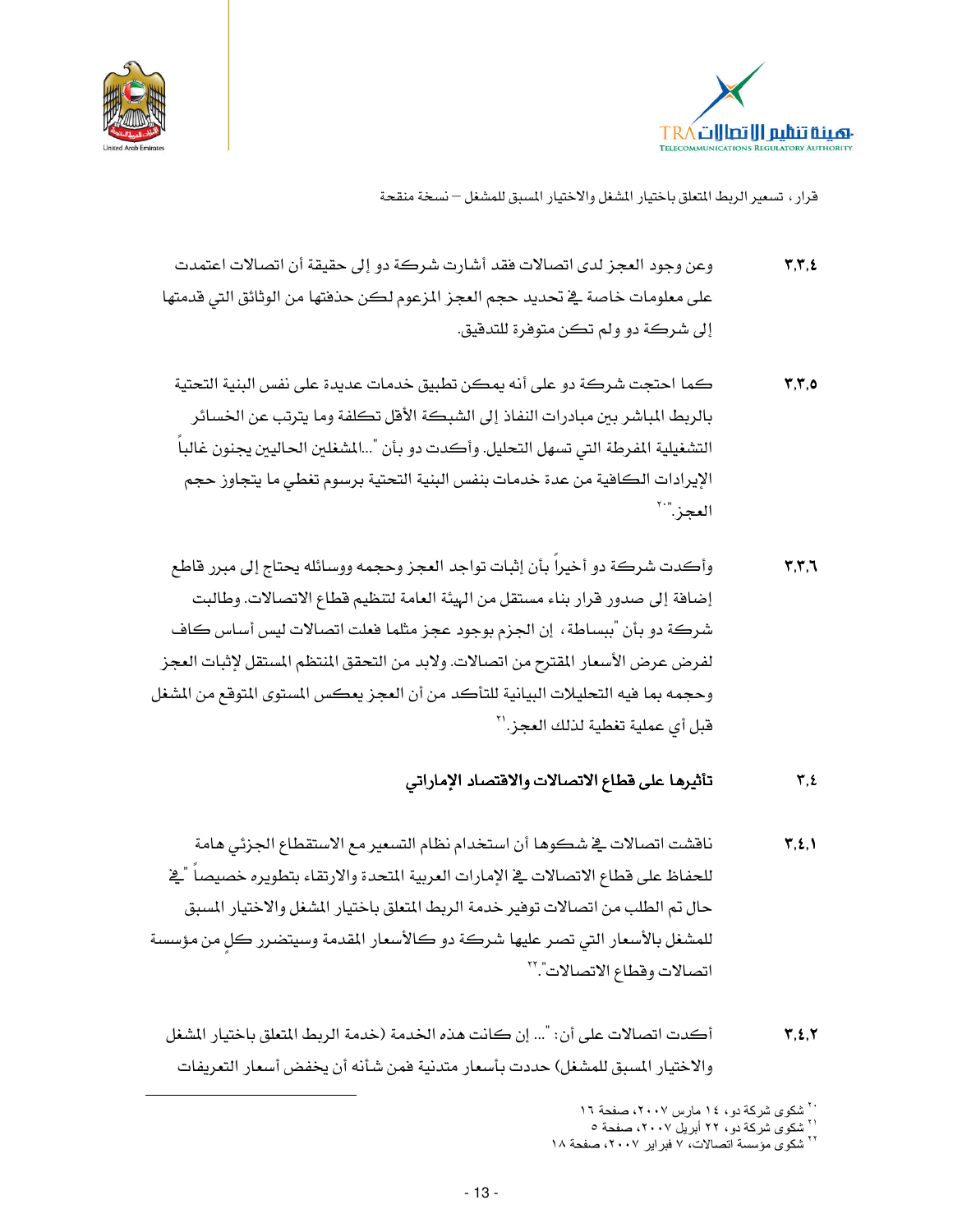



الدولية باستمرار وبالتالي فقدان قيمة القطاع ككل مما يؤثر خصوصا على مقدرة اتصالات على إعادة موازنة التعريفات الجمركية أو تمويل العجز الحاصل لديها".''

- كما صرحت اتصالات بأن الحماية المستمرة للدخل الكبير من المكالمات الخارجية في  $Y, Z, Y$ صالح فطاع الاتصالات بدولة الإمارات والافتصاد الإماراتي ككل. وأكدت بأن "... الحفاظ على مصدر الدخل هذا وقيمة المكالمات الدولية في صالح كافة المشتركين في دولة الإمارات وهم يتمتعون بالمساواة يخ الحصول على الشبكة الثابتة ومن التحسينات والتعديلات التي طرأت عليها".
- تنازعت شركة دو على ادعاء مؤسسة اتصالات بأن النظام المقترح للاستقطاع الجزئي في  $\mathbf{Y}, \mathbf{2}, \mathbf{2}$ صالح قطاع الاتصالات بدولة الإمارات.
- ورفضت شركة دو أيضاً احتجاج مؤسسة اتصالات بأن تسعير خدمة الربط المتعلق باختيار  $\mathbf{Y}, \mathbf{2}, \mathbf{0}$ الشغل والاختيار المسبق للمشغل كانت ضرورية للحفاظ على مكاسب القطاع .كما ناقشت شركة دو : "... إنه من غير المحتمل أن يخفق ريع الاتصالات الدولية في الإمارات وأن الدولة تشهد نمواً سكانياً وافتصادياً وهو ما يحد من أي انخفاض محتمل على واردات المكالمات الخارجة من الدولة".°'
	- ألمحت شركة دو أنه من المحتمل أن يجنى القطاع أرباحاً صافية جراء المافسة الشديدة  $\mathbf{r}, \mathbf{t}, \mathbf{t}$ والتعريفات المخفضة الرسوم. "وهذا مرده المرونة في تسهيلات خفض الرسوم للخدمات الدولية التي قد تزيد من إجمالي العائدات بزيادة حجم الاشتراك في الاتصالات".''
- أكدت أخيرا شركة دو على أن: "... التنافس وصل لحد جعل دو تخفض سوق العمل  $Y, Z, V$ لمؤسسة اتصالات وقدرة الأخيرة على احتكار الأسعار (سواء المكالمات الدولية الخارجة من الدولة أو العكس) وهو \_فـ صالح دولة الإمارات عموماً ومشتركيها خصوصاً".'``

- ٬۲۶<br>۲۶ شکوی مؤسسة اتصالات، ۷ فبرایر ۲۰۰۷، صفحة ۱۳
	- <sup>۲۰</sup> شکوی شرکهٔ دو، ۱۶ مارس ۲۰۰۷، صفحهٔ ۱۲
		- سسوی شر– -ر<br>۲۰ شکوی شرکهٔ دو، ۱۶ مارس ۲۰۰۷، صفحهٔ ۱۱ <sup>۲۷</sup> شکوی شرکة دو، ۱٤ مارس ۲۰۰۷، صفحة ۱۱

<sup>&</sup>lt;sup>۲۲</sup> شکوی مؤسسة اتصالات، ۷ فبر ایر ۲۰۰۷، صفحة ۱۷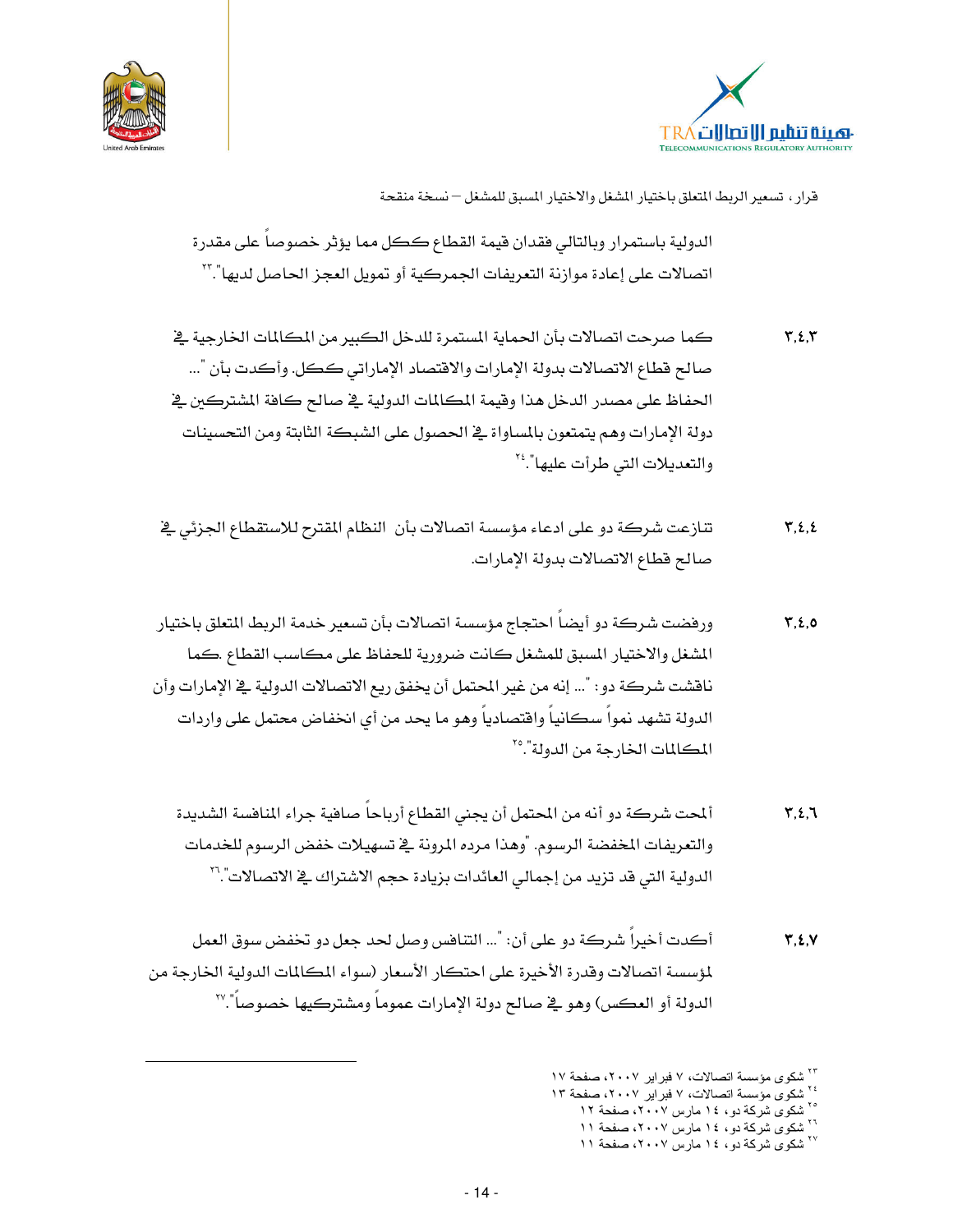



- وأقرت اتصالات في جوابها على الرد أنه يجب الأخذ بأسس حماية العائدات بدلا من طرق  $\mathbf{Y}, \mathbf{2}, \mathbf{\Lambda}$ تسعير الربط المتمدة على التكلفة للحفاظ على العائد مرتفعاً في دولة الإمارات.
- طالبت اتصالات بـأن: "... الأسعار المقدمة من شركة دو ليس هناك حد أدنى سوى تكلفة  $\mathbf{r}, \mathbf{t}, \mathbf{A}$ تخفيضات تعرفة المكالمات الدولية الخارجة من الدولة".^`
- رفضت اتصالات أيضاً حجة شركة دو بأن التسهيلات في الأسعار تحفظ مكاسب القطاع  $\Upsilon, \Sigma, \Upsilon$ رغم المنافسة ﴾ تخفيض تعرفة التكلفة الجزئية. "وتؤكد اتصالات على أن العائد المهدد بالأسعار المقدمة من دو ذو حجم كبير وله أهمية على قطاع الاتصالات في دولة الإمارات ويحتاج إلى حماية أكبر من أثر المرونة كما افترحت دو.``
- أكدت شركة اتصالات أن في الدول الحرة: "... يرجع المردود الإيجابي في العائدات المالية  $\Upsilon, \Sigma, \Upsilon$ غالباً إلى زيادة أعداد الشتركين لما يطرأ خاصة على خدمات الهاتف المتحرك والنطاق العريض من تغطية شاملة وتحسينات فنية".``
- أصرت شركة دو على معارضتها لموقف اتصالات من أن التنافس متزايد في القطاع ينتج  $Y, 2, 1Y$ عنه انخفاض يۓ الأرباح واستشهدت شركة دو بمنشورات منظمة الهاتف المتحرك العالمية تشير إلى أن التحرر حقيقةً يحفز على الاستثمار وأن الخوف من خسارة العائدات الدولية محرد وهم".'"
- اعتماداً على المنشور الآنف، أضافت شركة دو أن حجم المكالمات المتزايد والخدمة العالية  $\mathbf{Y}, \mathbf{2}, \mathbf{1}\mathbf{Y}$ وأسعار المكالمات المنخفضة مثلت فوائد مباشرة لمشتركي الإمارات من سوق المكالمات الدولية الأكثر تنافساً.

<sup>&</sup>lt;sup>۲۸</sup> شکوی مؤسسة اتصالات، ۱ أبريل ۲۰۰۷، صفحة ۳۱

۲۹ شکوی مؤسسة اتصالات، ۱ أبریل ۲۰۰۷، صفحة ۳۰

ستوی سوسست —---<br>۲۰ شکوی مؤسسة اتصالات، ۱ ابریل ۲۰۰۷، صفحة ۳۳ <sup>ا۳</sup> شکوی شرکهٔ دو، ۲۲ ابریل ۲۰۰۷، صفحهٔ ۱۲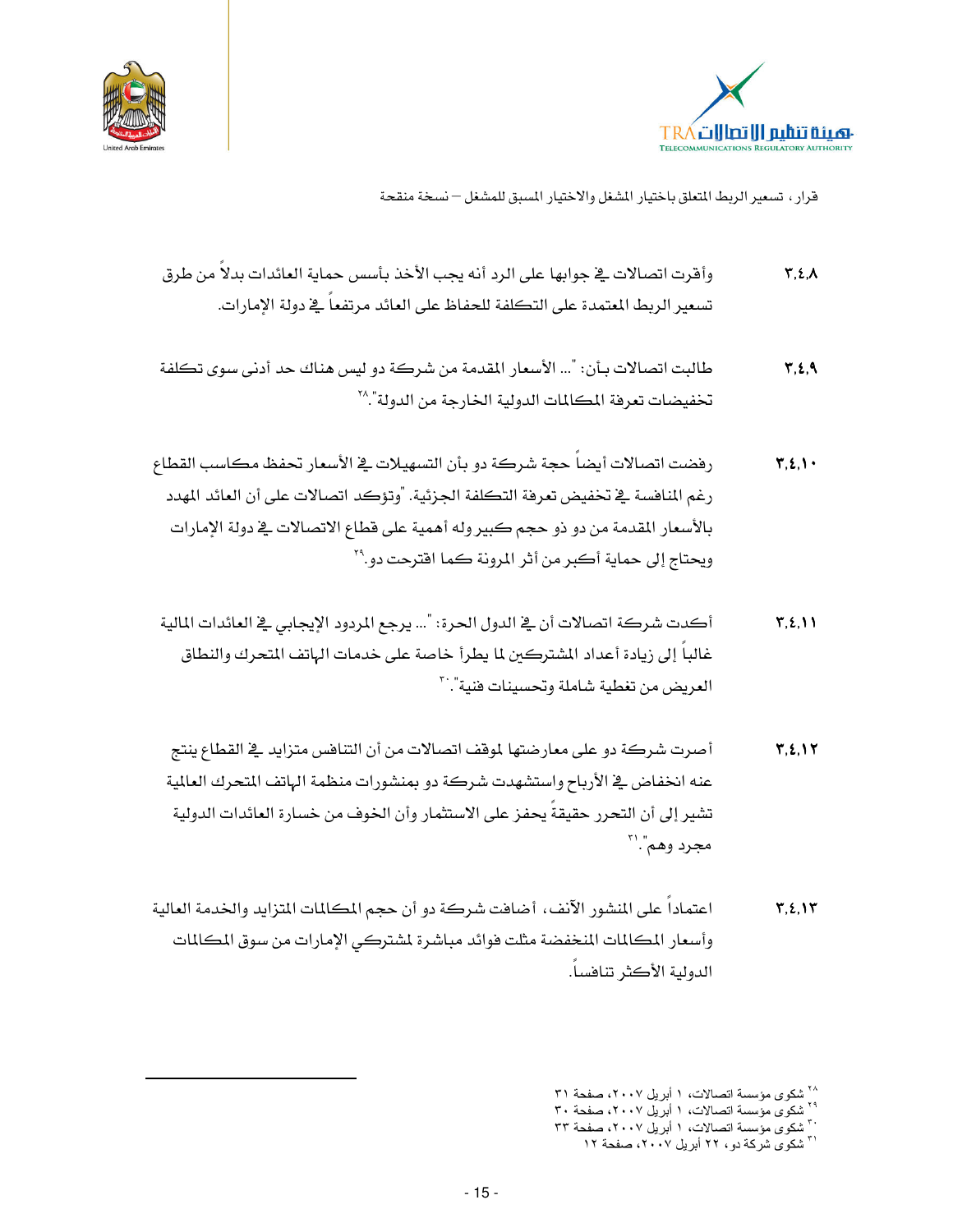



- أخبراً، أكدت شركة دو بأنه "بحب النظر في مطالب اتصالات وماهيتها محاولة الحفاظ  $Y, Z, Y$ على احتكارها الدولي وتأخير دخول شركة دو إلى خدمة الخط الثابت".''
	- صلة عحز النفاذ  $7.0$
	- بدأت اتصالات بهذا النزاع من منطلق أن عجز النفاذ لديها يجب تمويله من خلال رسوم  $\mathbf{Y}, \mathbf{0}, \mathbf{V}$ خدمة الربط المتعلق باختيار المشغل والاختيار المسبق للمشغل.
- ردت شركة دو بأن عجز النفاذ "... ليس قضية نزاع الربط إنما قضية تنظيمية بين هيئة  $Y, 0, Y$ تنظيم الاتصالات ومؤسسة اتصالات بعيدة عن التكلفة المتعلقة بخدمات إنشاء مكالمات الهاتف الثابت ومنفصلة عنها"."`
- كما أكدت شركة دو سواء استطاعت اتصالات إثبات وجود عجزها المزعوم أو لم  $7.0.7$ تستطع "هالأسس التنظيمية التي تعزز التكلفة الإضافية على المدى الطويل تشترط أن يمثل سعر خدمات الربط فقط تكلفة تقديم الخدمة وهذه الأنظمة المقررة لا تسمح للمشغل بتغطية تكاليف أخرى لا تتعلق بالتكلفة الأساسية لتقديم خدمة الربط (مثل اقحام عجز النفاذ المزعوم)".
- أكدت اتصالات في جوابها على الرد أن: "... توافق على أن مسائل عجز النفاذ ليست مسألة  $Y, 0, 2$ ربط مؤكدة بأن أي جدال حول عجز النفاذ هو أمر ثانوي وعرضي لصلب فضية هذا النزاع وأنها فضية عجز فقط في إطار معرفة الدول المنية بالمقارنة".°'
	- وحسب جواب اتصالات على الرد "... إنه ليس صحيحاً أنها أكدت أن صلب القضية هي  $7,0,0$ وحود عجز لدبها في توضر خدمة النفاذ وحجمه ووسائل تمويله".''

 $-16-$ 

- شکوی شرکة دو، ١٤ مارس ٢٠٠٧، صفحة ١٣
- سسوی سرت -بر- ------<br><sup>۲٤</sup> شکوی شرکهٔ دو، ۱٤ مارس ۲۰۰۷، صفحهٔ ۱۰

<sup>&</sup>lt;sup>۳۱</sup> شکوی شرکهٔ دو ، ۲۲ ابریل ۲۰۰۷، صفحهٔ ۱۲

سسوی کرتے ہے۔<br>°' شکوی مؤسسة اتصالات، ۱ ابریل ۲۰۰۷، صفحة ۱۱ <sup>٣٦</sup> شكوى مؤسسة اتصالات، ١ أبريل ٢٠٠٧، صفحة ٣٥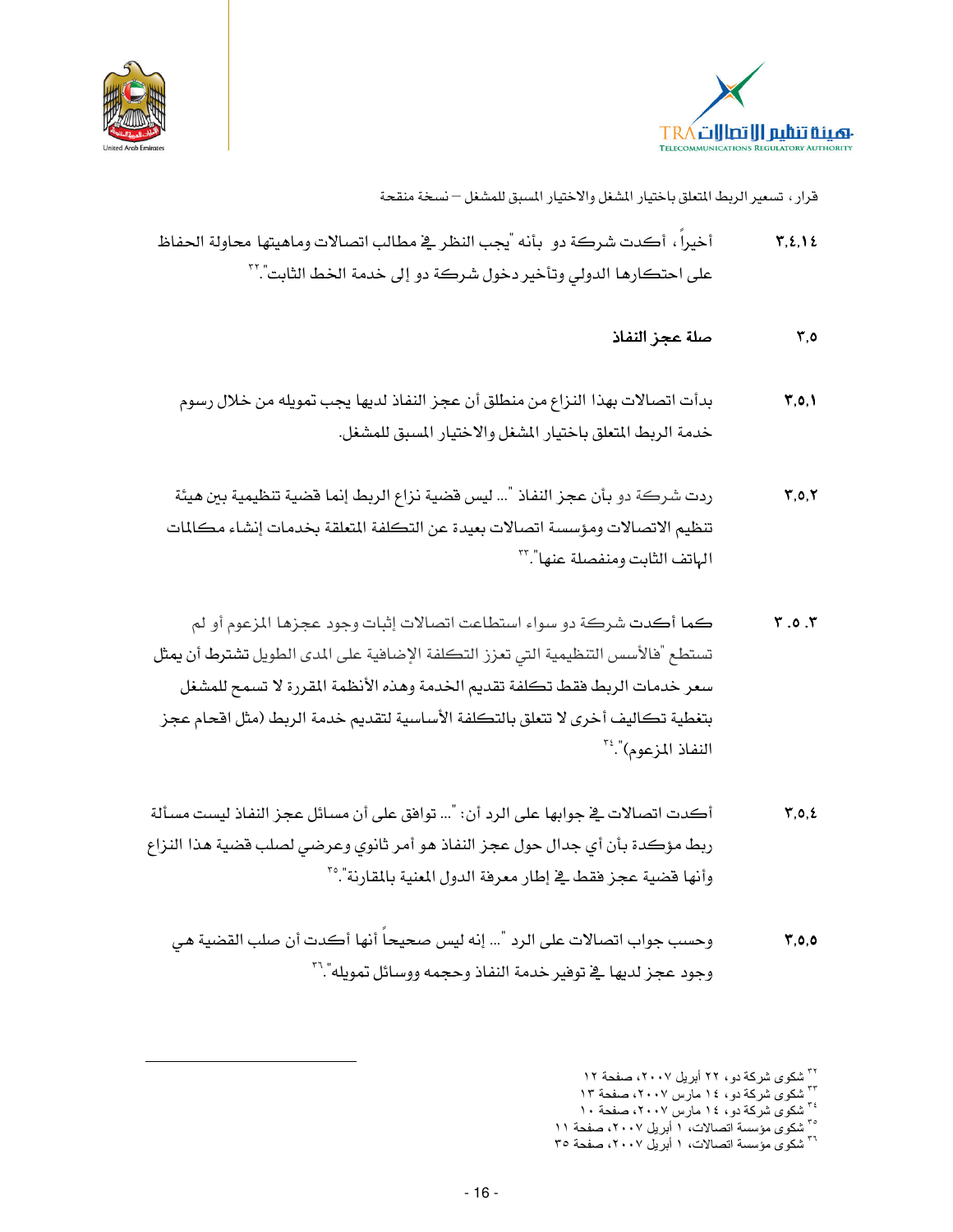



#### $\mathbf{r} \cdot \mathbf{r}$ مواصفات التكلفة لخدمة الربط المتعلق باختيار الشغل والاختيار المسبق للمشغل

- اعتمدت اتصالات في كل مطالبها على الاطلاع على معلومات الأسعار الجزئية بدلاً من  $\mathbf{Y}, \mathbf{I}, \mathbf{I}$ الأسعار الأساسية لأخذ انطباع عن الرسوم المناسبة لخدمة الربط المتعلق باختيار المشغل والاختيار المسبق للمشغل لتدفع على حساب دولة الإمارات.
- أكدت شركة دو بأن: "... سعر مؤسسة اتصالات لتأسيس خدمة المكالمات الثابتة هي  $Y,7,7$ نفسها بغض النظر عن نوع المكالمة أو وجهتها النهائية أي سواء أنهت المكالمة داخل دولة الامارات أو خارجها".'<sup>۳۷</sup>
- ونافشت شركة دو أن: "... عناصر الشبكة المستعملة في تقديم خدمة الاتصال الابتدائي  $\mathbf{r}.\mathbf{v}.\mathbf{r}$ هي نفسها المطبقة مثل المكالمة المحلية أو المكالمة الدولية أو رقم الاتصال المجاني".^"
- واستمرت شركة دو مؤكدة بأنه: "... بطلب شركة دو لدفع تكلفة إلى السعر الجزئي  $7.7.2$ على المكالمات الدولية الصادرة فقد افترحت اتصالات تنظيم تسعير لا علاقة له بتكلفة البنية التحتية المتحصلة من توهير الأخيرة خدمة الربط المنية أي رسوم دو لتوهير خدمات الهاتف الثابت. وأن تكون تكلفة اتصالات هي نفسها بغض النظر عن نوع المكالمة أو وجهتها".

تحليل هيئة تنظيم قطاع الاتصالات  $Y.Y$ 

### ٣,٧,١ المقارنات الدولية

أكدت اتصالات في شكواها بأن نظام تسعير الاستقطاع الجزئي لديها هو وسيلة ضرورية  $Y,Y, Y, Y$ لتغطية عجز النفاذ لديها.

<sup>&</sup>lt;sup>۲۷</sup> شکوی شرکهٔ دو، ۱۶ مارس ۲۰۰۷، صفحهٔ ۳<br>۱<sub>۰۰</sub> شکوی شرکهٔ دو، ۱ ابریل ۲۰۰۷، صفحهٔ ۳

<sup>&</sup>lt;sup>۳۹</sup> شکوی شرکة دو، ۱٤ مارس ۲۰۰۷، صفحة ۱۰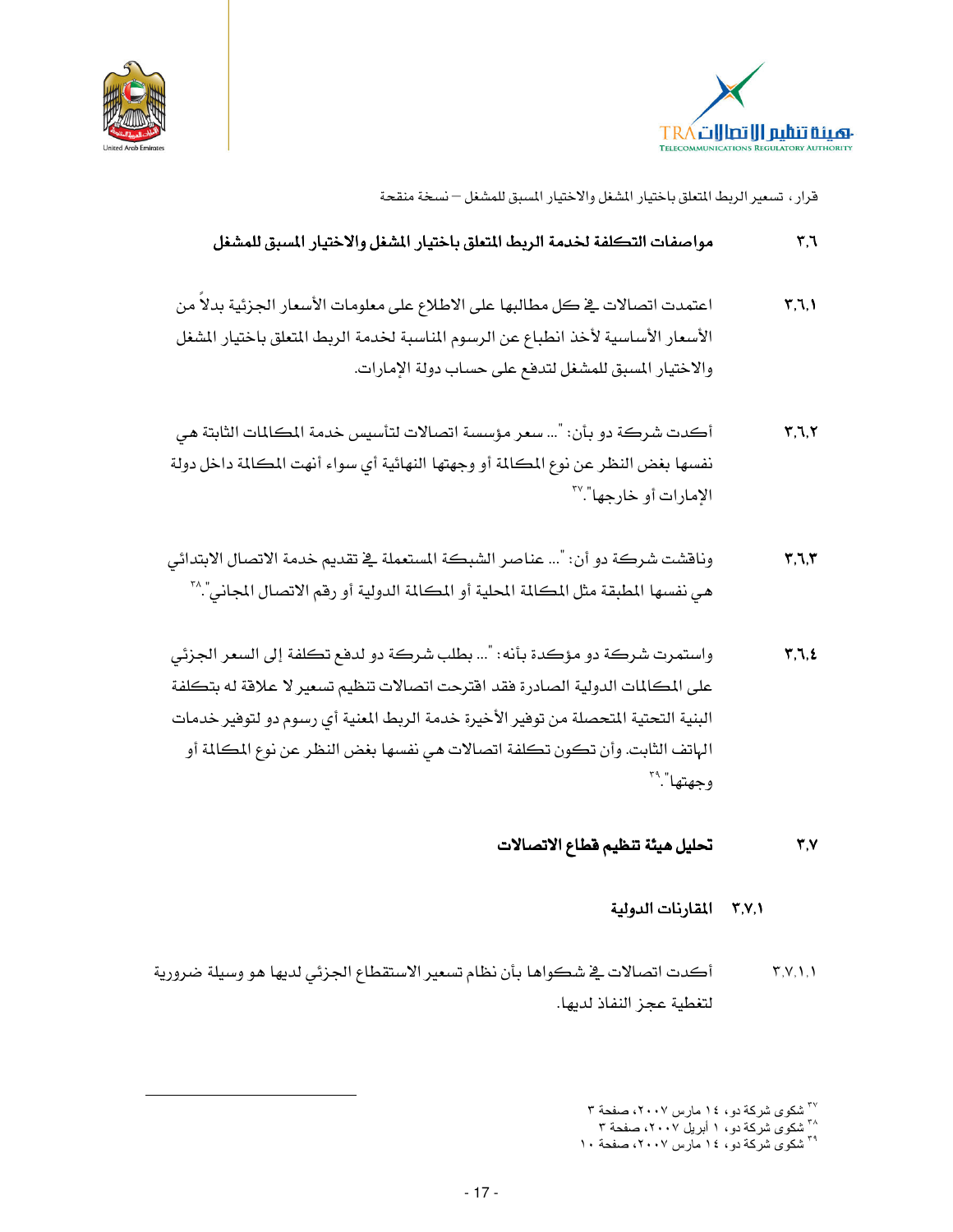



- تمسكت اتصالات برأيها أن رسوم خدمة الربط المتعلق باختيار المشغل والاختيار المسبق  $Y.V.1.7$ للمشغل مع الاستقطاع الجزئي هي الآلية القانونية الوحيدة المتوفرة في الإمارات لسد عجز النفاذ لديها.
- ردت شركة دو أن تغطية عجز النفاذ عن طريق رسوم خدمة الربط المتعلق باختيار المشغل  $Y, V, V, E$ والاختيار المسبق للمشغل بالاستقطاع الجزئي آلية غير مناسبة لتغطية العجز.
- كما أكدت شركة دو على أن هناك طرق شتى لتمويل عجز النفاذ إلى جانب الاستقطاع  $Y, V, V, o$ الجزئي.
- قدمت اتصالات تحليلا بالرسوم البيانية لخمس دول وارتأت أن تكون أسعار خدمة الربط  $Y.V.1.7$ المتعلق باختيار المشغل والاختيار المسبق للمشغل مساوية لسعر الاستقطاع الدولي لدى اتصالات بنسبة ٢٠٪ .
- ادعت اتصالات بأن تحليل المقارنة يتماشى مع سياسة تسعير الربط لهيئة تنظيم الاتصالات.  $Y.V.1.V.$
- لاحظ الطرفان أن سياسة تسعير الربط لهيئة تنظيم الاتصالات تدعو إلى تطبيق التكلفة  $Y,Y,Y,A$ الإضافية على المدى الطويل كمعيار أولى لتسعير خدمة الربط المتعلق باختيار المشغل والاختيار المسبق للمشغل ويخ حال عدم توفر معلومات التكلفة الإضافية على المدى الطويل فيجب تطبيق المقارنات الدولية ل.
	- وبعد مدارسة القضية قررت هيئة تنظيم الاتصالات أن الأساس الافتراضي في اقتراح  $Y,Y,Y,9$ اتصالات للاستقتطاع النسبي شمل مايلي:

<sup>. ٤</sup> شكوى مؤسسة اتصالات، ٧ فبراير ٢٠٠٧، صفحة ٨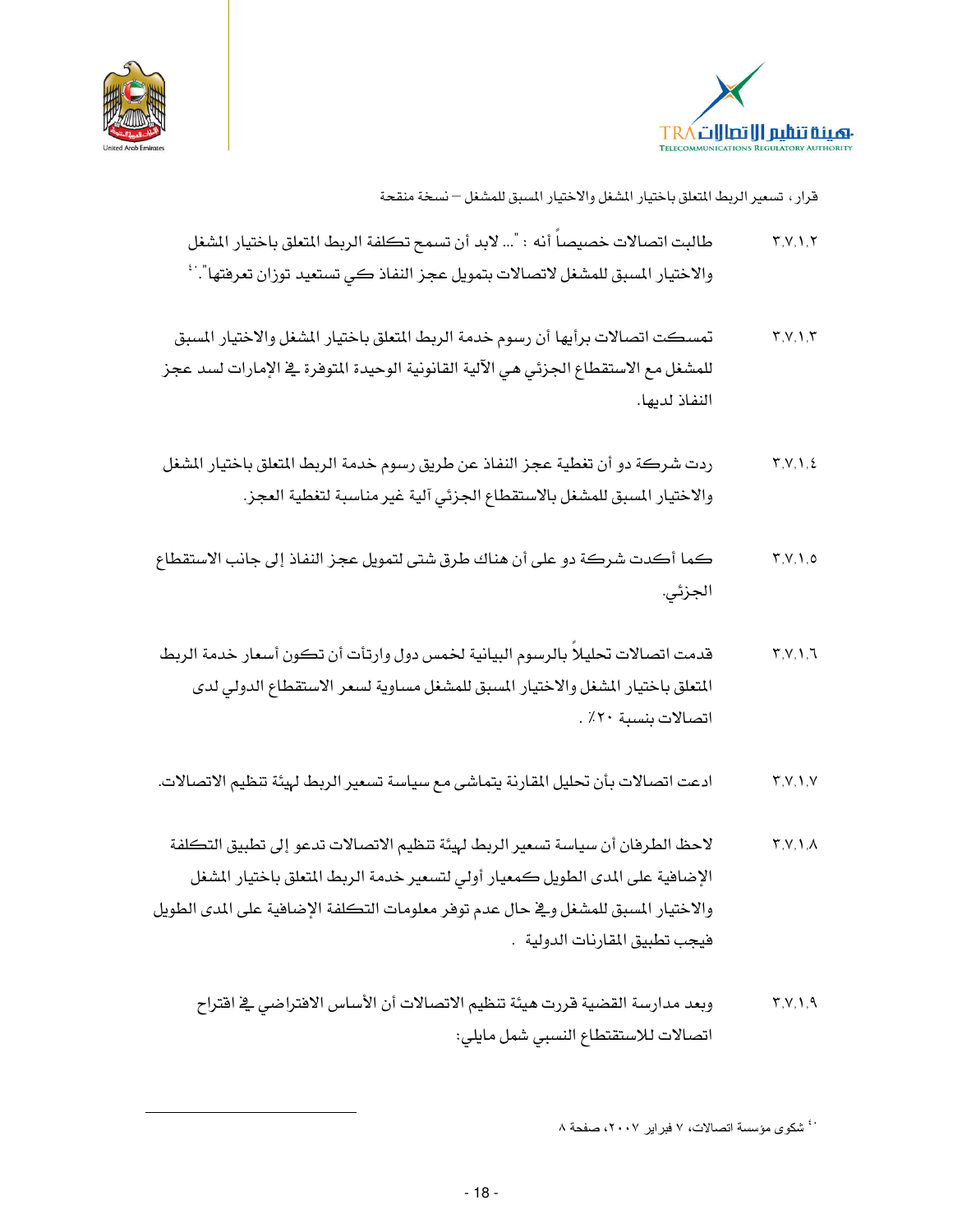



- إن اتصالات اعتمدت على وجود عجز في النفاذ لديها والذي لم يثبت وجوده ولا حجمه.  $\overline{\mathbf{I}}$ أخفقت اتصالات في إثبات أن نظام تسعير الاستقطاع الجزئي لديها ذو فائدة لتطوير قطاع ب\_ الاتصالات بدولة الامارات.
- وفشلت في إثبات أن تسعير الاستقطاع الجزئي لديها قد يفيد اقتصاد دولة الإمارات عموماً.  $-\overline{c}$
- وية نظر هيئة تنظيم الاتصالات أن تحليل المقارنة لدى اتصالات فشل في مقارنة الدول بدولة  $\Upsilon, V, \Upsilon, \Upsilon$ الإمارات بطريقة ملائمة ووافية لتبرير طريقة التسعير التي تقدمت بها وإضافة إلى هذا فقد قررت هيئة تنظيم الإتصالات أن لو طبق هذه المقارنة ۖ فلا بد أن تعكس مقارنة خدمة الربط المتعلق باختيار المشغل والاختيار المسبق للمشغل التكلفة الإضافية على المدى الطويل. وقد أخفقت مؤسسة اتصالات في برهنتها على تطابق تحليل أسعارها مع المايير .ولذا ، ترفض هيئة تنظيم الاتصالات مقارنة الأسعار المقدم من مؤسسة اتصالات لاعتبارات أخرى.

وجود العجز وحجمه  $Y, Y, Y$ 

٣,٧,٢,١ قدمت اتصالات في شكواها تقديرات حجم عجزها المزعوم.

- اعتمدت اتصالات أولاً على سلسلة من الرسومات البيانية والصور لتبرير تقدير عجزها وقد  $Y, Y, Y, Y$ منعت الطلبات المقدمة من مؤسسة اتصالات شركة دو من مراجعة هذه المعلومات أو التعليق عليها .
	- اطلعت هيئة تنظيم الاتصالات في تقييمها لهذا النزاع على نتائج اتصالات وقررت أن هذه  $Y, V, Y, Y$ النتائج غير مدعومة بتحليل فعلى كافٍ.
	- إضافة إلى هذا إن الهيئة تميل إلى رفض النتائج التي تم التوصل إليها من تلك الرسومات  $Y, V, Y, E$ البيانية والأعمدة بقرار من اتصالات بأن الأدوات التوضيحية "تقترح" عجز ببن في السنة.
		- تأثيرها على قطاع الاتصالات والاقتصاد الإماراتي  $Y, Y, Y$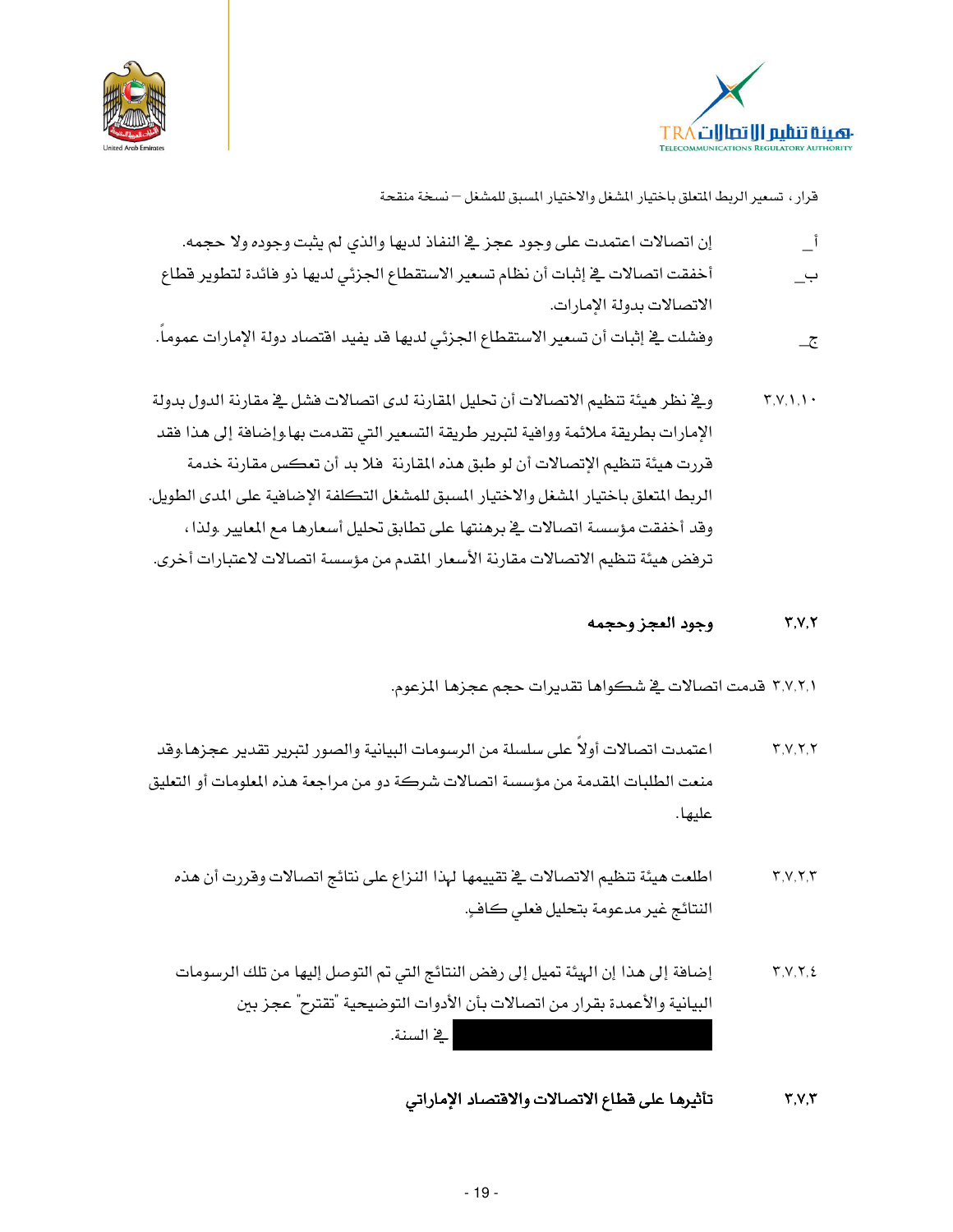



- طالبت اتصالات إن لم تعتمد الهيئة رسوم خدمة الربط المتعلق باختيار المشغل والاختيار  $Y, Y, Y, Y$ المسبق للمشغل مع الاستقطاع الجزئي فسيترتب عليه نتائج عكسية على قطاع الاتصالات والاقتصاد الإماراتي ككل.
- عززت اتصالات من موقفها حيال نظام التسعير مع الاستقطاع الجزئى سيحقق هدفاً ثنائياً  $\mathbf{r}, \mathbf{v}, \mathbf{r}, \mathbf{v}$ <u>ّة</u> تمويل عجزها فيما يحافظ على أرباح قطاع الاتصالات.
- ويخ الحديث ذاته، اتخذت شركة دو موقفاً بأن اهتمامات اتصالات بخصوص العوائد  $Y, Y, Y, Y$ المالية المنخفضة من التنافس الجديد \_في القطاع كان بدون جدارة كما ناقشت أن نمو الأسعار المنخفضة والتسهيلات من التنافس الشديد ينجم عنه زيادة في الاستعمال وبالتالي مردود مالي كبير مستشهدة ببعض الشركات العالمية عن تحركات السوق.
- توصلت هيئة تنظيم الاتصالات إلى أن اتصالات أخفقت في إبراز دليل كافٍ يثبت حدوث  $Y, V, Y, E$ انخفاض في العائدات العالمية إذا لم تطبق نظام التسعير مع الاستقطاع الجزئي بنسبة ٢٠٪.
- واتخذت اتصالات موقفاً بأن الحفاظ على المستوى الحالى لتسعير المكالمات الدولية مفيد  $Y, V, Y, 0$ للاقتصاد الإماراتي والمستخدم.
- أشارت شركة دو إلى أن الأسعار المنافسة تخفض من تكلفة تنفيذ الأعمال وتسهيل التجارة  $\mathbf{r}$ ,  $\mathbf{v}$ ,  $\mathbf{r}$ ,  $\mathbf{v}$ والاستثمار .
- ترى الهيئة أن خدمات الاتصالات المسعرة تناهسياً في صالح المستخدمين والافتصاد الإماراتي  $Y, Y, Y, V$ ككل. وسيخدم نظام الاستقطاع الجزئي لاتصالات في الحفاظ على أسعار المكالمات الدولية على مستواها الحالي أو قريبا منه بدلاً من تحقيق مستويات تناهسية إضافة إلى أنه إذا كان افتراح اتصالات للاستقطاع الجزئي والذي تبلغ نسبته ٢٠ ٪ تم الأخذ به في دولة الإمارات لخدمة الربط المتعلق باختيار المشغل والاختيار المسبق للمشغل فإن اتحاد رسوم الربط وتكاليف المدفوعات الدولية لن يجد لأي مرخص له بمزاولة العمل في سوق المكالمات الدولية بل يغلق بفعالية احتمال الخدمات الدولية المسعرة تنافسياً في دولة الامارات.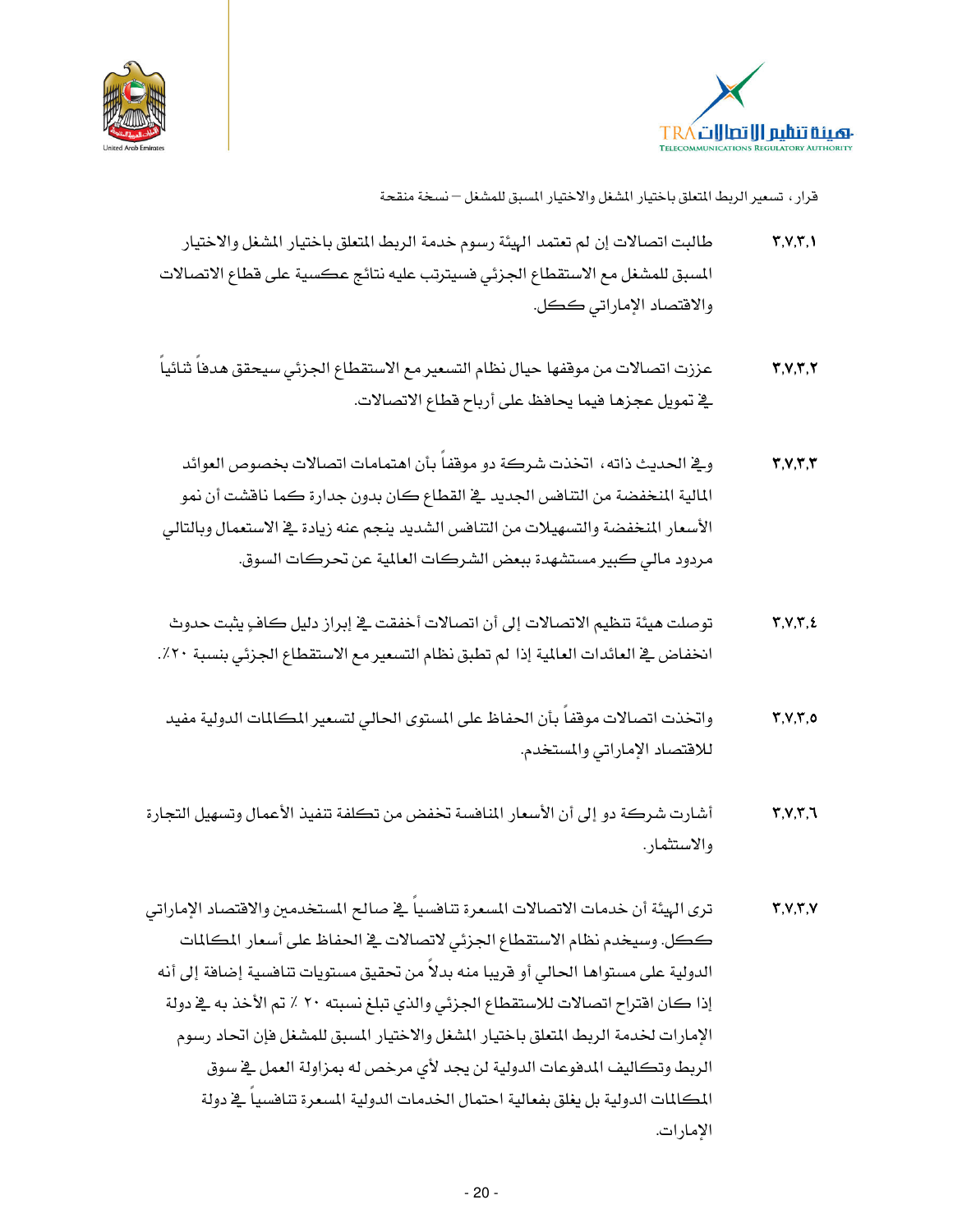



وتجد الهيئة بالتالي أن افتراح اتصالات للاستقطاع الجزئي قد يخدم فعلاً في التنافس عامة  $\Upsilon, \Upsilon, \Upsilon, \Lambda$ أو يقلله في سوق المكالمات الدولية في دولة الإمارات.

#### صلة العجز  $Y,Y,\xi$

اقترحت اتصالات في طلبها (أ) نظام تسعير لخدمة الربط المتعلق باختيار المشغل والاختيار  $Y, Y, \Sigma, Y$ المسبق للمشغل بحيث تكون رسوم ربط المكالمات الصادرة للخارج مساوية لرسوم الاستقطاع الجزئي ٢٠٪ المعمول بها في مؤسسة اتصالات.

٣,٧,٤,٢ حاولت اتصالات في شكواها تبرير نظام التسعير مع الاستقطاع الجزئي بما يلي:

- أن لديها عجز.  $(\mathfrak{f})$
- أن هذا العجز كبير الحجم. (ب)
- إن الوسيلة الوحيدة لتغطيته هي من خلال خدمة الربط المتعلق باختيار المشغل والاختيار المسبق  $\left(\mathbf{z}\right)$ للمشغل لمكالمات الوجهات الدولية.
- طالبت شركة دو في ردها أن فضايا العجز ليست جزء من هذا النزاع وبحاجة إلى إجراء  $Y.V.2.Y$ تنظيمي منفصل لإثبات وجود هذا العجز وحجمه والسبل الكفيلة لتمويله.
- أكدت شركة دو على أن تغطية عجز النفاذ لدى مؤسسة اتصالات: "… ليس مسألة نزاع  $Y.V.2.2$ الربط وإن هذه القضية التنظيمية بين الهيئة ومؤسسة اتصالات الموجودة خارج نطاق السعر المرتبط بخدمات التوصيل الابتدائي للمكالمات الثابتة ومنفصلة عنه".'
- وردت اتصالات في جوابها على الرد أنه: "... غير صحيح أن شكوى اتصالات هي وجود عجز  $Y.V.2.0$ وحجمه ووسائل تمويله …".``

<sup>&</sup>lt;sup>ا ٤</sup> شکوی شرکهٔ دو، ١٤ مارس ٢٠٠٧، صفحهٔ ١٣<br><sup>٤٢</sup> شکوی مؤسسهٔ اتصالات، ١ أبریل ٢٠٠٧، صفحهٔ ٣٥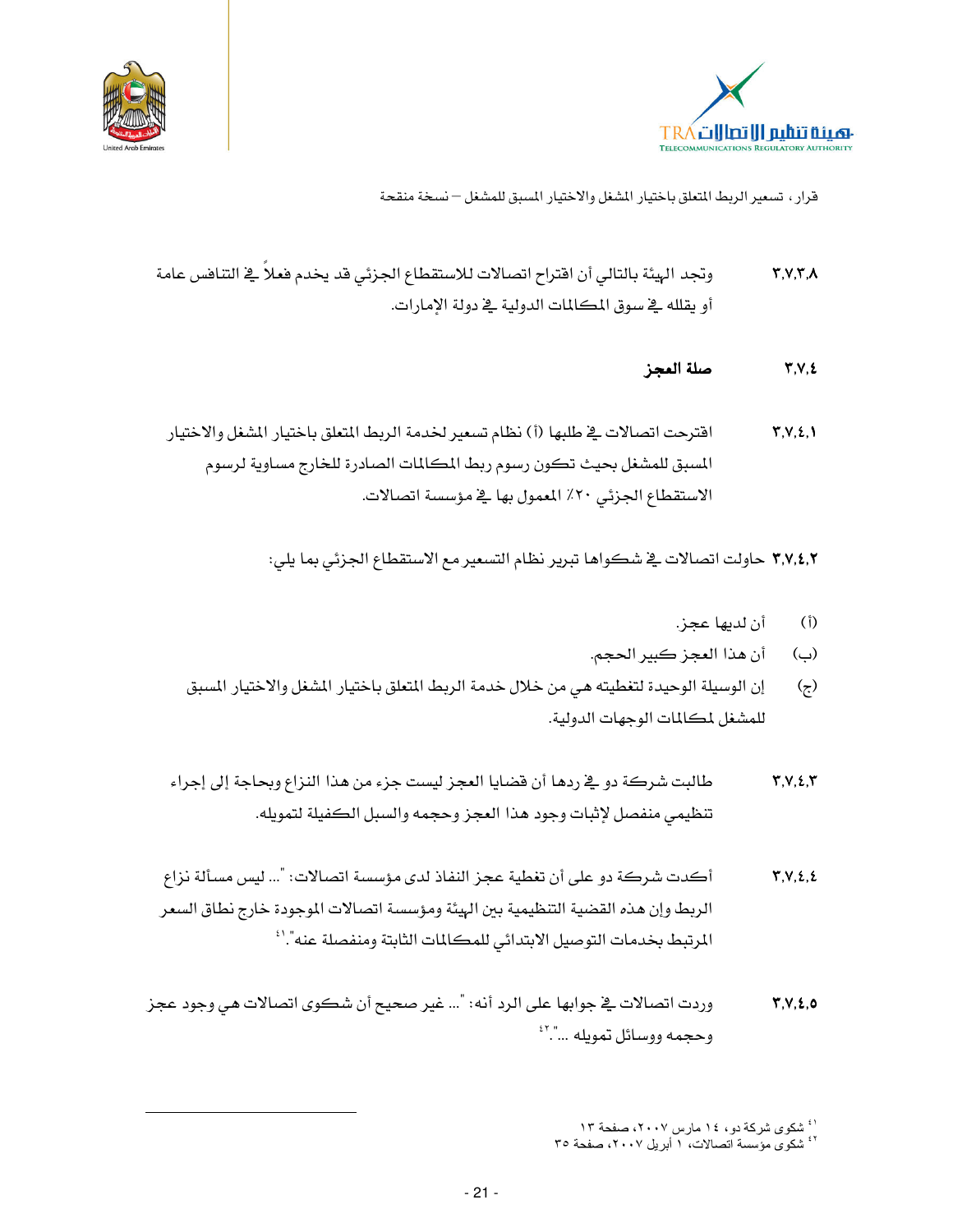



- وأكدت اتصالات على أن: "... أي نقاش حول وجود عجز لديها أوحجمه هو أمر يخص  $Y,Y,\xi,1$ مؤسسة اتصالات والهيئة فقط وبعيداً عن نطاق النزاع...".."
- وواصلت اتصالات تأكيدها أنها:"...توافق على أن فضايا العجز ليست فضية ربط مؤكدة  $Y.V.2.V$ أن أي نقاش حول عجزها عارض وثانوي حيال صلب قضية النزاع …".<sup>؛</sup>
	- وأكدت اتصالات في جوابها على الرد: "أنها تقر وتتفهم أن أي نقاش حول طريقة تمويل  $Y, V, \Sigma, \Lambda$ عجزها والذي سيتم تطبيقه على المدى الطويل هو خارج نطاق النزاع …".°'
	- قبلت الهيئة مواقف الطرفين أن وجود العجز وحجمه ووسائل تمويله تقع خارج نطاق هذه  $Y,Y,\xi,A$ الدعوى. وبالتالي، لن تفصل الهيئة ـ2 موضوع العجز ـ2 هذه القضية.

التفريق بين اختيار الشغل والاختيار المسبق للمشغل من خلال وجهة المكالمة  $Y,Y,0$ 

### ٣,٧,٥,١ الإطار التنظيمي

- ية هذا النزاع، دعت الهيئة إلى تحديد مناسبة خدمة الربط المنفصلة اعتمادا على وجهة المكالمة،  $(i)$ ولتأييد هذا التوجه, تعود الهيئة إلى الإطار التنظيمي وخصوصا تعليمات الربط لهيئة تنظيم الاتصالات.
- وفقا للمادة رقم (٣,١) من تعليمات الربط النسخة (١,٢) الصادرة في ٢٠٠٦/٢/١٩ التي تنص على أن (؎ الفئات المحددة لخدمة الربط المنفصلة محصورة على اختيار المشغل والاختيار المسبق للمشغل. ويخ هذا المثال، تلفت الهيئة النظر إلى كون تصنيف هذه الخدمة لايشمل اعتبار لوجهة المكالمة أو حتى ىقترحها.
- الجزء المتعلق بالمادة يشترط أن "تستخدم خدمة نقل المكالمات الصادرة لتمرير المكالمات إلى مشغل  $\left( z\right)$ آخر مرخص له في إحدى نقاط الربط (POI) مهما كانت وجهة تلك المكالمة وليس من الضروري أن تنتهي ضمن شبكة المشغل الآخر المرخص له".

<sup>15</sup> شکوی مؤسسة اتصالات، ۱ أبریل ۲۰۰۷، صفحة ۷<br><sup>:</sup> : شکوی مؤسسة اتصالات، ۱ أبریل ۲۰۰۷، صفحة ۱۱

<sup>&</sup>lt;sup>6</sup> شکوی مؤسسة اتصالات، ١ أبريل ٢٠٠٧، صفحة ٣٥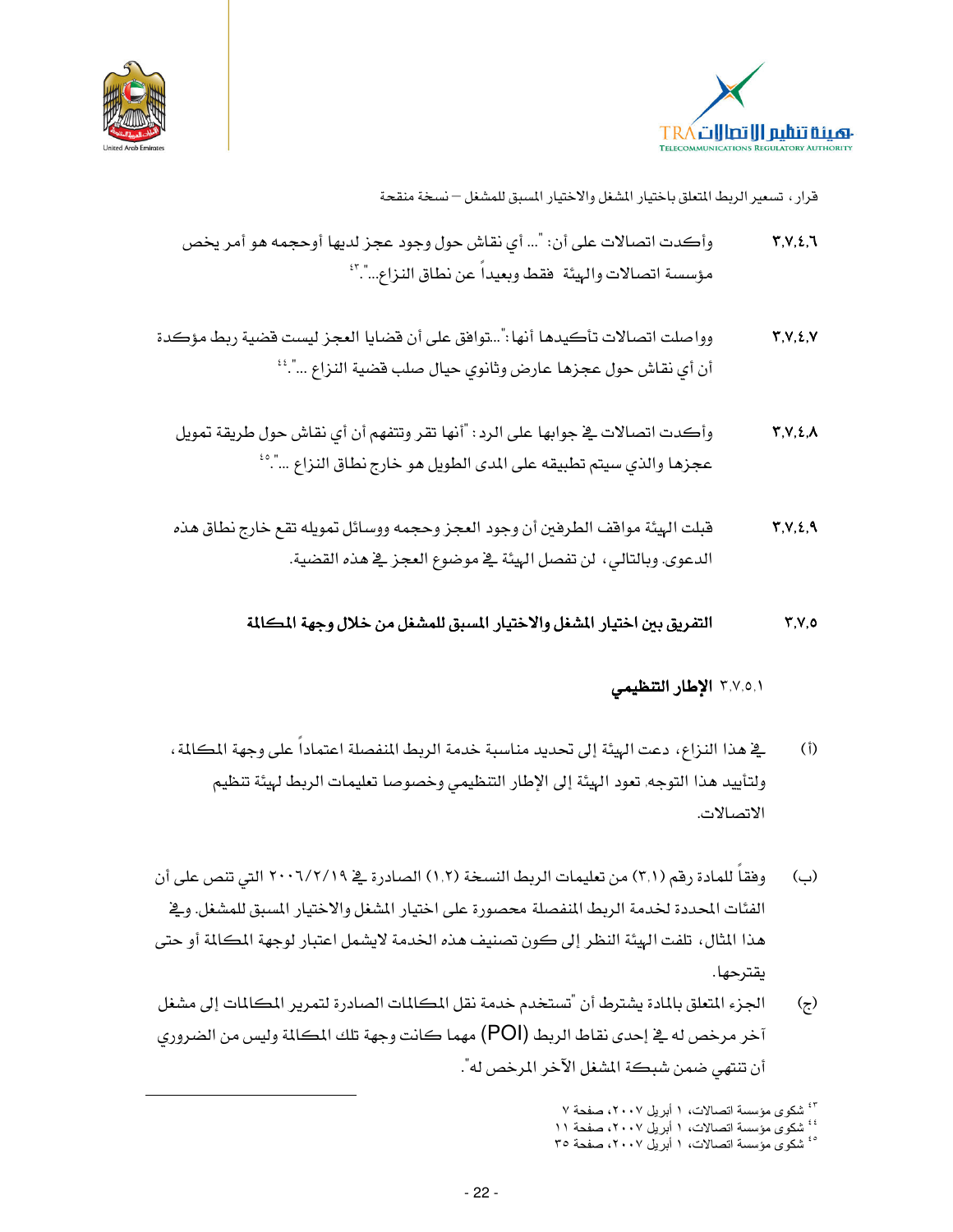



- وحيث تنتهى "الخدمة" نفسها عند نقطة ربط محددة مسبقاً بين المرخص لهم فإن أي نقل لاحق لنقطة  $\mathcal{L}$ الربط غير أساسى <sup>"</sup>للخدمة".
	- إن "خدمة" الربط بذاتها هي مجرد خدمة ربط للمكالمات الصادرة بغض النظر عن وجهة انتهاء (هـ) المكالمة.
	- وبالتالي هو قرار الهيئة أن التطبيق العملي لـ"خدمة" الربط الأساسية في هذا النزاع وكذلك لغة  $\left( \right)$ تعليمات الربط يحول دون التفريق بين خدمة الربط المتعلق باختيار المشغل والاختيار المسبق للمشغل استتاداً على الوجهة الأخيرة للمكالمة.

### ٣,٧,٥,٢ اختلاف الأسعار

- رفضت شركة دو في ردها بأن نظام التسعير مع الاستقطاع الجزئي المقدم من  $(i)$ مؤسسة"اتصالات"اعتمد في البداية بأن لاعلاقة له بالسعر الفعلى لتوفير الخدمة خصوصاً أن شركة دو قد أكدت بأن: "... أن رسوم تأسيس خدمة الهاتف الثابت لدى مؤسسة اتصالات هي نفسها بغض النظر عن نوع المكالمة أو وجهتها النهائية …".<sup>؟؛</sup>
- وبمنافشة القضية وأنه كان على اتصالات الاطلاع بطريقة صحيحة على استعمال أدوات الشبكة (؎) الخاصة المستعملة في التمرير الفعلى للمكالمات اعترفت دو بأن: "... تكلفة اتصالات لنقل المكالمة من أجهزة مواقع المشتركين إلى نقطة الربط ذات العلاقة هي نفسها بصرف النظر عما إذا كانت المكللة تنتهي داخل دولة الإمارات أو خارجها أو إلى رقم مجاني".''
	- لاحظت الهيئة كون اتصالات فشلت في أن تنفي بشدة ادعاءها بعدم وجود فرق في تكلفة ربط  $\left(\mathbf{z}\right)$ المكالمات الصادرة داخل دولة الإمارات مقابل تلك التي تنتهي خارجها.
	- لاحظت الهيئة أن الدول التي تطبق التكلفة حسب الربط لا تفرق بين المكالمات الواردة محلياً ولا  $\mathcal{L}$ الصادرة سواء محلياً أو خارجياً.
- استناداً على الحقائق التي ببن أيدينا ، تجد الهيئة أنه لا فرق ببن تكلفة توفير خدمة الربط الصادرة  $(\triangle)$ للمكالمات في الإمارات التي تنتهي داخلها أو خارجها.

## ٣,٧,٦ أمور خارج النزاع

<sup>&</sup>lt;sup>۲</sup>ٔ شکوی شرکهٔ دو، ۱٤ مارس ۲**۰۰**۷، صفحهٔ ۳ <sup>٤٧</sup> شکوی شرکة دو، ٢٢ أبریل ٢٠٠٧، صفحة ٣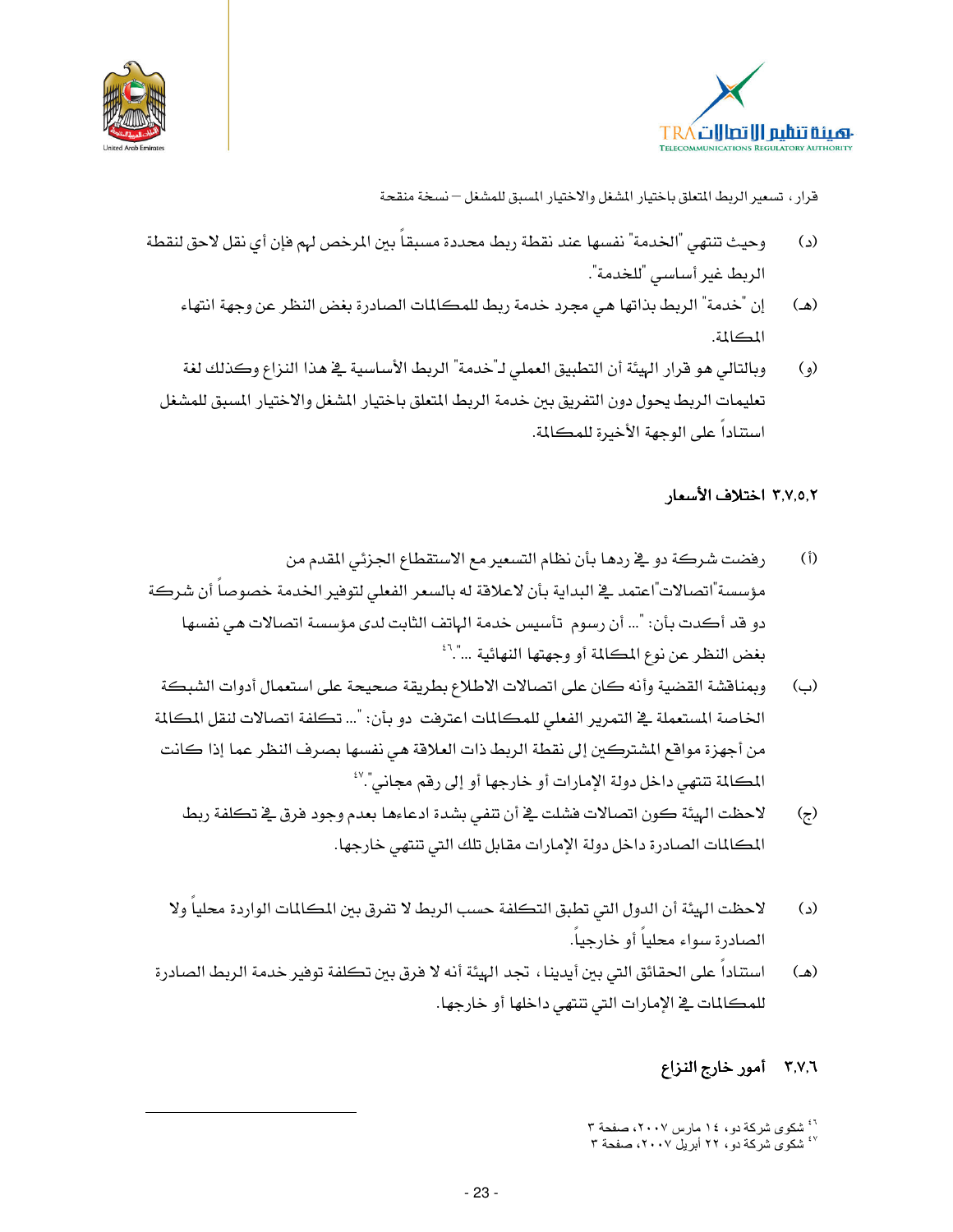



- قالت اتصالات في شكواها إن موضوع النزاع منفصل عن أسعار التكلفة المراد تقييمها  $Y,Y,Y, Y$ لمكالمات الشبكات غبر الوطنية.
- وأكدت اتصالات في شكواها أنها: "وشركة دو لا تعارض حالياً على الرسوم المدفوعة  $Y, Y, Z, Y$ لخدمات المكالمات الصادرة من الهاتف الثابت باستخدام خدمة اختيار المشغل والاختيار المسبق للمشغل للأرقام الجغرافية الوطنية.^أ
- كما أكدت مثلها شركة الإمارات للاتصالات المتكاملة "اتصالات قد وافقت على رسم  $Y, V, I, Y$ بقيمة شانية فلسات لنقل مكالمة واحدة و(١٤) فلساً للنقل المضاعف للمكالمة الصادرة من الهاتف الثابت للمكالمات المحلية".<sup>٩</sup>
- واستناداً على ما قدمه الطرفان من بيانات رسمية, فقد توصلت الهيئة إنه قد تم الاتفاق بين  $Y, V, I, E$ الأطراف على التكلفة المطبقة على المكالمات المحلية قبل بداية هذا النزاع.

#### مطلب اتصالات (ب)  $\cdot$  .  $\epsilon$

طبت اتصالات من هيئة تنظيم الاتصالات في شكواها أن:

"تطلب من الطرفين مواصلة التفاوض وأن لا تطلق تجارياً خدمة اختيار المشغل والاختيار المسبق للمشغل حتى يصل الوضع إلى اتفاق على تكلفة يتم فرضها لتوفير خدمة اختيار المشغل والاختيار المسبق للمشغل من قبل كل طرف إلى الطرف الآخر المتماشية مع الأسعار الدولية ذات العلاقة".`°

#### تحليل هيئة تنظيم الاتصالات  $\S$ .

<sup>&</sup>lt;sup>^</sup> شکوی مؤسسة اتصالات، ۷ فبرایر ۲۰۰۷، صفحة ۱۳

<sup>&</sup>lt;sup>43</sup> شکوی شرکة دو، ١٤ مارس ٢**٠٠**٧، صفحة ٣

<sup>°°</sup> شکوی مؤسسة اتصالات، ۷ فبرایر ۲۰۰۷، صفحة ۳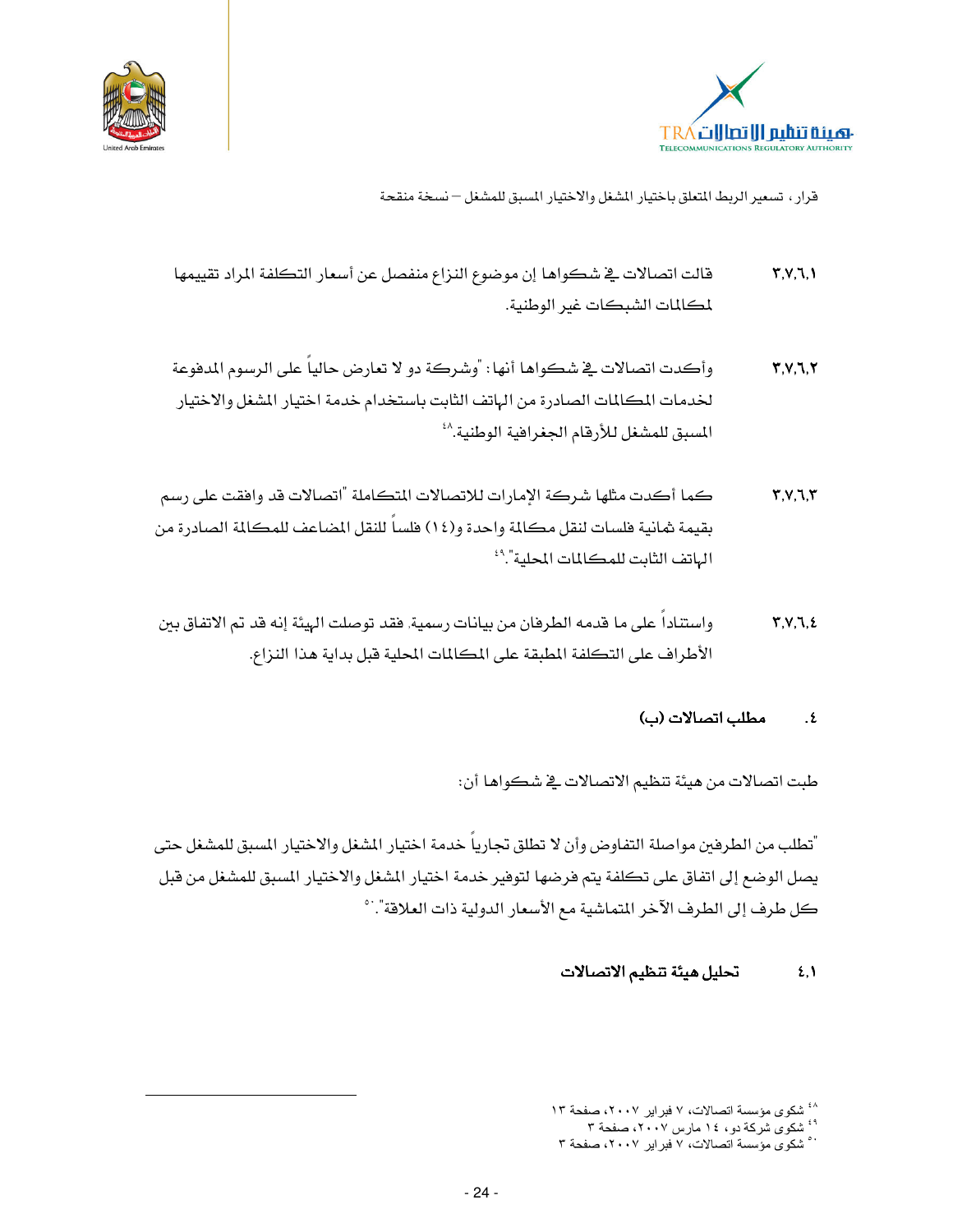



تسمح المادة ٤,١,١ من إجراءات فض نزاع الربط لدى هيئة تنظيم الاتصالات بعرض شكوى  $2,1,1$ ما إلى التدخل التنظيمي في حالة عدم وجود تسوية ودية بين الأطراف وينص الجزء ذات العلاقة من هذه الإجراءات إلى أنه:

ّ يمكن لأي طرف أن يحيل أي شكوي إلى الهيئة خطياً إذا شعر أحدهما أنه عاجز عن موافقة الطرف الآخر وإن مرت الفترة المطلوبة في التفاوض حسب هذه الإجراءات وأحد الطرفين يرى أن التفاوض المطول لن يحل الخلافات".

- وبرفع هذا الطلب من طرف اتصالات تكون قد أكدت أن المسألة لايمكن حلها.وِيخ  $2,1,7$ مستهل النزاع أكدت اتصالات على "…أن الطرفان قد توصلا إلى طريق مسدود فيما يتعلق بهذه القضية وأن أي محاولات أخرى للتفاوض غير واردة يخ الاتفاقية بين الطرفين حول هذه القضية".'°
- ودللت اتصالات علاوة على هذا أن شركة دو قد : "... أكدت أن لا يمكنها أن توافق على  $2.1.5$ الرسوم التي اقترحتها اتصالات"° حتى إن بحثت اتصالات للتفاوض فليس هناك احتمال معقول أن ترغب دو \_2ٌ حل الخلاف.<sup>٥٣</sup>
	- إن شركة دو \_2 شكاويها لم تنف صحة ما أدلت به آنفاً ولم تتقدم بدليل أو  $2.1.5$ برهان.وأصرت دو على أن: "ليس هناك سبب للرسوم على المكالمات الصادرة من الهاتف الثابت إلى المكالمات المحلية لتكون مختلفة عن رسوم المكالمات الدولية الصادرة من الهاتف الثابت". ُ ْ ْ
- لحد أن أحد الطرفين لا يرى أن مزيد من المفاوضات قد يؤدي إلى تسوية ودية وترى الهيئة أن  $2,1,0$ طلب اتصالات أن إطلاق خدمة الربط المتعلق باختيار المشغل والاختيار المسبق للمشغل تؤجل "... حتى يتم التوصل إلى اتفاقية حول أسعار التكلفة "هي خلاف لتصريحها بأن: "...

<sup>&</sup>lt;sup>۱</sup>° شکوی مؤسسة اتصالات، ۷ فبرایر ۲۰۰۷، صفحة ۲

<sup>&</sup>lt;sup>٥</sup>° شكوى مؤسسة اتصالات، ٧ فبراير ٢٠٠٧، صفحة ٦

سسوی <del>. . . . . . . . . . . .</del><br><sup>۶۰</sup> شکوی مؤسسة اتصالات، ۷ فبرایر ۲۰۰۷، صفحة ۹ <sup>° د</sup> شکوی شرکة دو، ۱٤ مارس ۲**۰۰**۷، صفحة ۳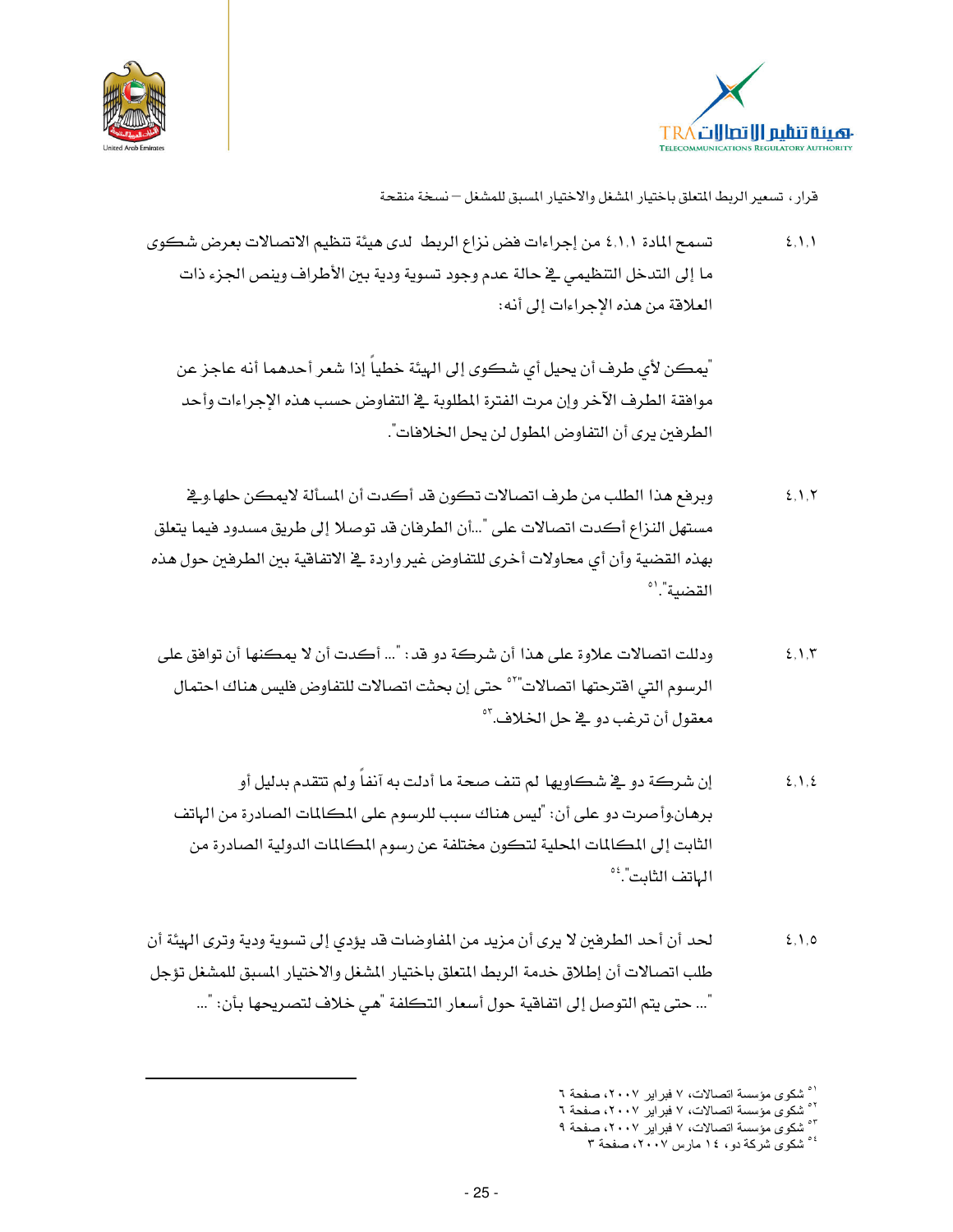



الطرفان قد توصلا إلى نقطة خلاف".°° وترى الهيئة من جانبها قصور في الإجراءات والتطبيق اللافعال في مطلب اتصالات أن المسألة تؤخر أكثر لمزيد من التفاوض.

#### مطالب اتصالات (ج) أ.، (ج) ب.، (ج) ج.  $\overline{\phantom{a}}$ .0

قبل هذا القرار كانت هذه المطالب قد رفضتها الهيئة رسمياً كما تم رفض التماس إعادة النظر فيما يتعلق بالقرار العاجل.

<sup>°°</sup> شكوى مؤسسة اتصالات، ٧ فبراير ٢٠٠٧، صفحة ٩